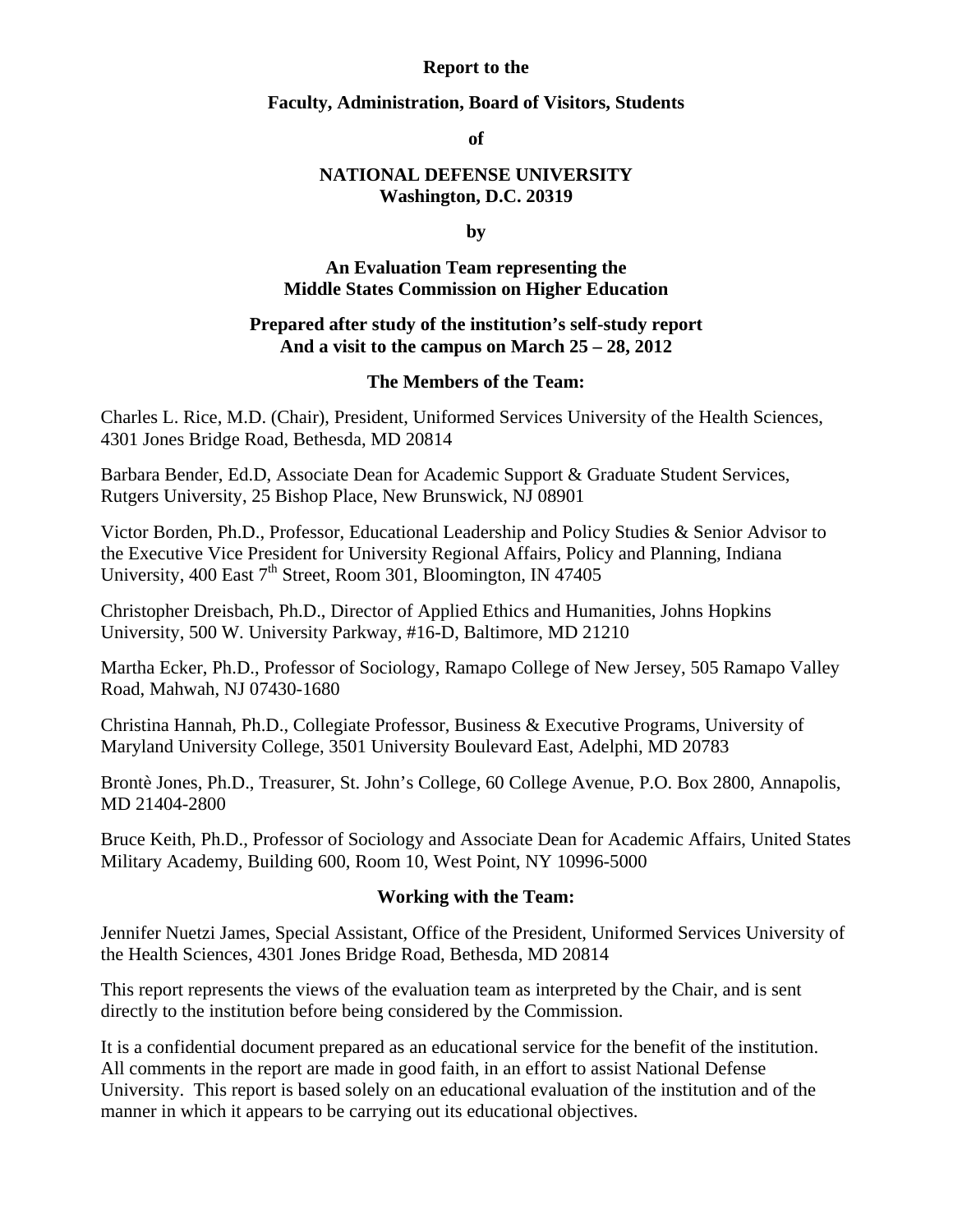# **AT THE TIME OF THE VISIT**

#### **President/CEO:**  Ann E. Rondeau, Ed.D., Vice Admiral, USN

# **Chief Academic Officer:**

John Yaeger, Ed.D., Vice President for Academic Affairs

**Chair of the Board of Visitors:**  Edward L. Weidenfeld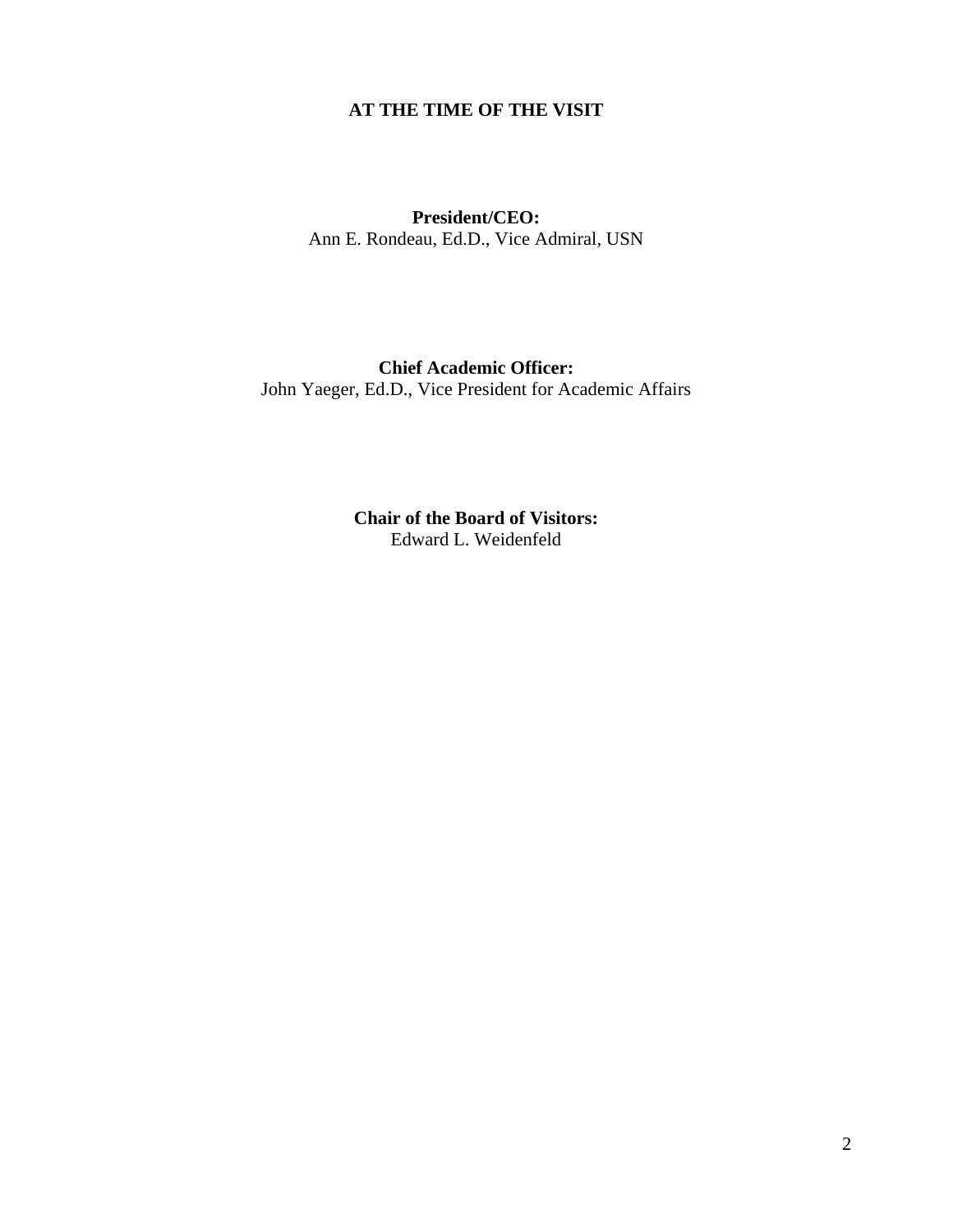# **I. Institutional Overview**

NDU is a Masters and Postbaccalaureate Certificate granting institution that was initially accredited in 1997 and last reaffirmed in 2007. NDU has a branch campus in Norfolk, Virginia and an additional location at Fort Bragg, North Carolina. There are over 3,000 students currently enrolled in graduate credit-bearing programs.

# **II. Nature and Conduct of the Visit**

Based on a review of the self-study, interviews, the certification statement supplied by the institution and other institutional documents, the team finds that the institution meets 12 of the 14 standards but fails to meet two of them (Standard 3 – Institutional Resources and Standard 5 – Administration) for the same reason: significant and long-term technology infrastructure and staffing deficits.

# **III. Compliance with Regulatory Requirements**

As a federal institution, NDU is not subject to Title IV requirements. While the requirements of the Higher Education Opportunity Act of 2008 do not apply to NDU, the Team found evidence that it adheres to practices called for under this statute.

# **IV. Evaluation Overview**

At the time of this visit, NDU is confronting a recent change in mission, a probable reduction in funding, a requirement to produce a mission analysis within a short timeframe, and a transition in presidential leadership.

Areas of greatest concern found by the team include the need to develop university-level operational goals, address significant and long-term technology infrastructure and staffing deficits, and integrate the enterprise. Recommendations are made to address these and other priorities.

Numerous noteworthy findings are identified in the final report. These extend from a high commitment to maintaining program excellence to numerous efforts to increase the inclusiveness in planning and decision making processes. Other areas of commendation include:

- The strength of NDU's student body.
- A curriculum that is well crafted to support adult learners.
- The strength of program-level learning assessment.
- The high quality of the faculty and administration.

In various ways, NDU is facing many of the same issues as other public universities in the United States. Its unique role and mission to prepare future military, industry, and international leaders make assurance of compliance with standards for excellence even more essential.

# **V. Compliance with Accreditation Standards**

# **Standard 1: Mission and Goals**

The institution meets this standard.

Summary of evidence and findings:

• On 6 February 2012, by direct order of the Chairman of the Joint Chiefs of Staff (CJCS), the mission of the National Defense University (NDU) is "to support the joint warfighter by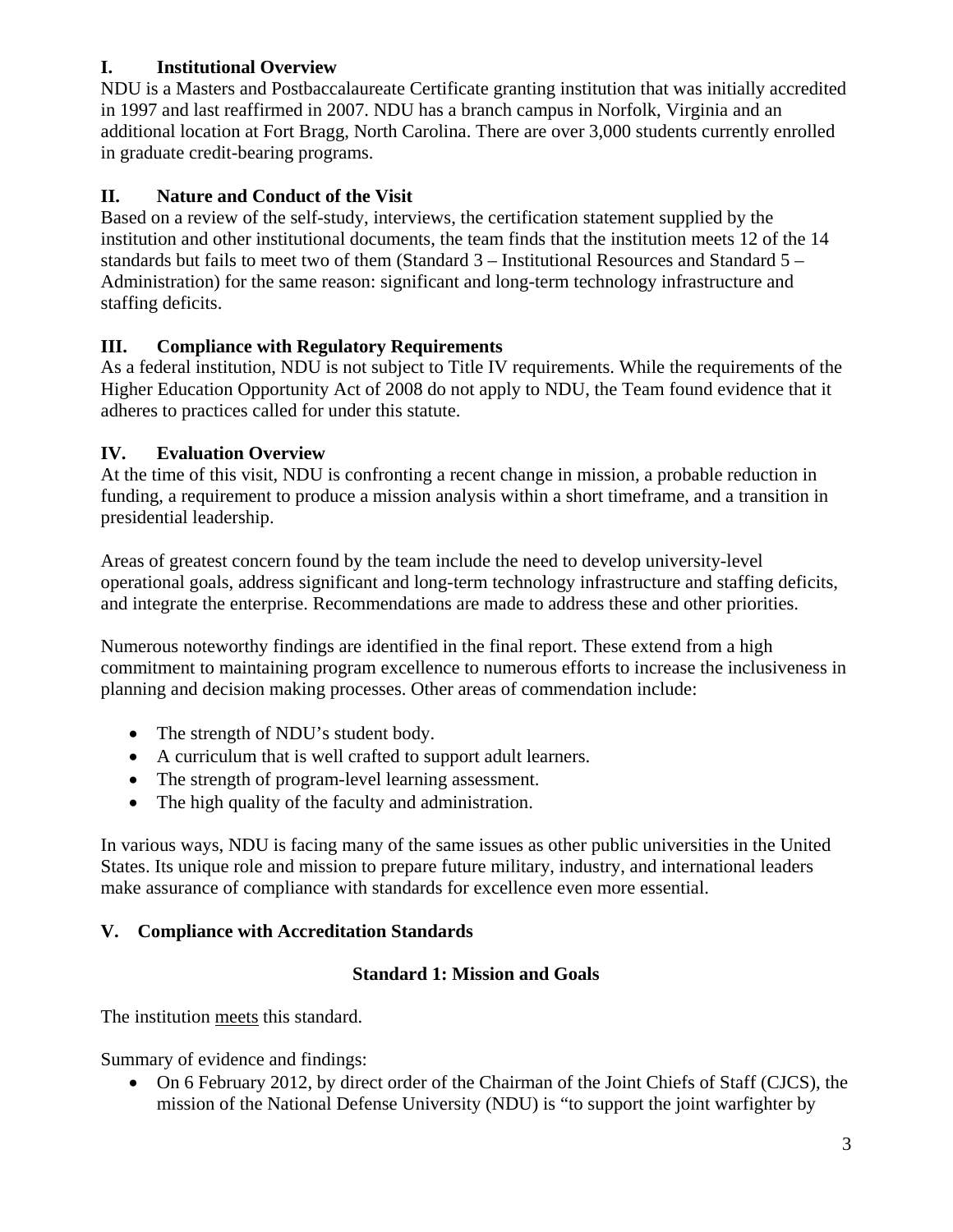providing rigorous Joint Professional Military Education (JPME) to members of the U.S. Armed Forces and select others in order to develop leaders who have the ability to operate and creatively think in an unpredictable and complex world."

- This mission replaces the one included in the Self Study, namely, "to prepare and support leaders to think strategically and lead effectively across the range of national and international security challenges through interdisciplinary teaching, research, and outreach."
- In a memorandum dated 6 February 2012 from the CJCS to the NDU President, NDU is directed to develop a mission analysis by 31 March 2012 providing for an approved action plan to implement the revised mission. The interpretation of this mission by stakeholders of NDU is that the CJCS intends to realign the focus of NDU to one centered principally on the core JPME mission.

Significant accomplishments, significant progress, or exemplary/innovative practices:

- We commend NDU for the proactive and comprehensive manner in which the analysis of the new mission has been undertaken.
- NDU is uniquely positioned among universities to combine joint professional military education with strategic research on complex security and regional studies. This synthesis of research and teaching enhances educational explorations with informed discussions of national policy and security concerns.
- We commend NDU for the development of a strong research component that adds demonstrable value to the status and relevance of the university. The successful development of the research office has legitimated NDU as a distinctive university with the ability to produce knowledge; the research component strengthens its value to the nation.

Non-binding finding for improvement ("Suggestion"):

• That NDU maintain a mission consistent with that of a university that is capable of developing and disseminating knowledge.

Recommendations:

- NDU must develop a set of goals that addresses the new mission.
- These goals must guide faculty, administration, staff and governing bodies in making decisions related to planning and resource allocation.
- The goals should be developed through collaborative participation by those who facilitate or are otherwise responsible for institutional improvement and development.

Requirements: None

# **Standard 2: Planning, Resource Allocation, and Institutional Renewal**

The institution meets this standard.

Summary of evidence and findings:

- The University has engaged in two strategic planning processes during the past ten years, the latter in August 2011. The university provided evidence that the five colleges have developed goals, objectives and assessment tools that are aligned with the strategic plan.
- Within the colleges there is evidence of on-going planning, resource allocation and renewal activities.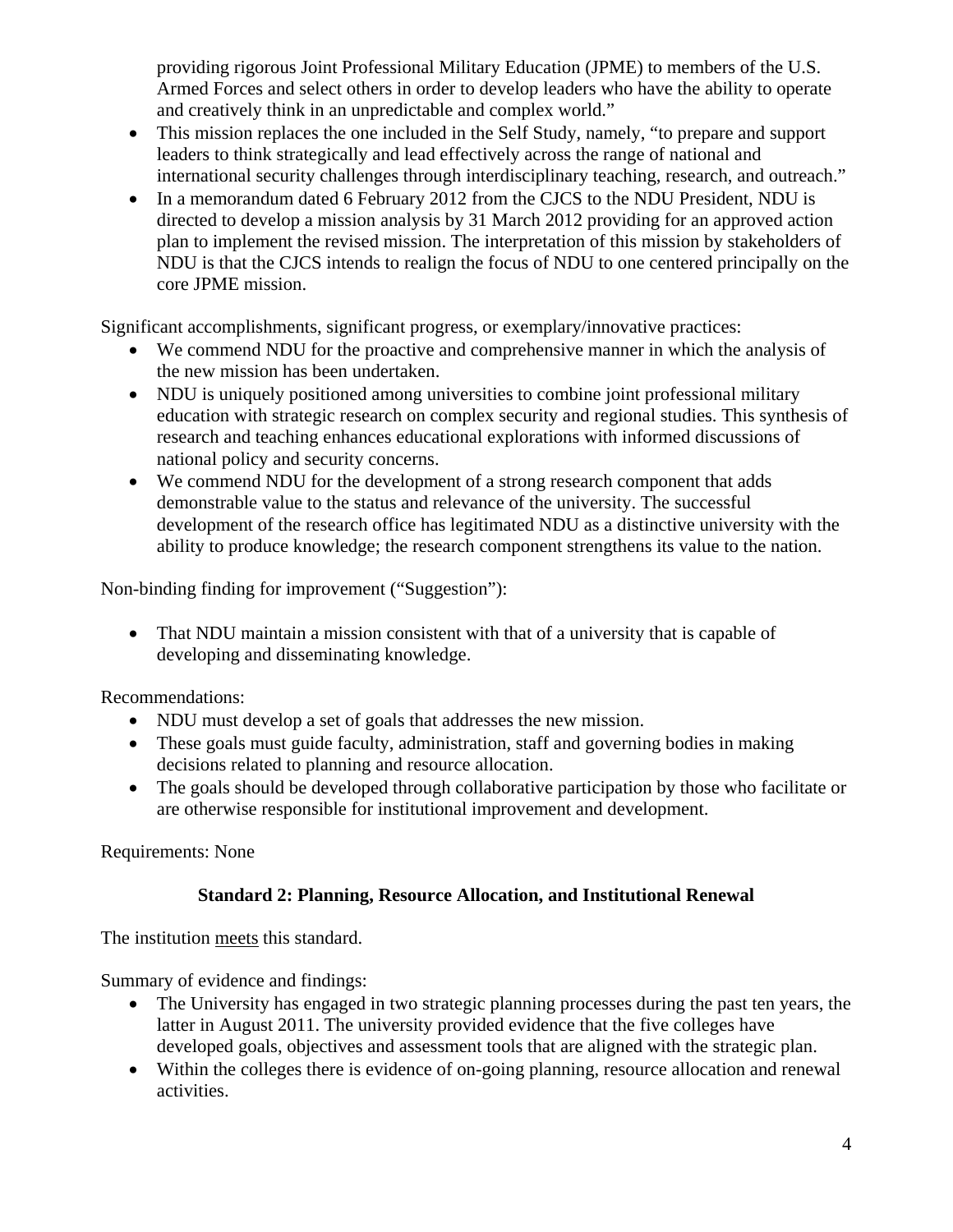• To assist with transparency and university-wide input and participation, the university established the Executive Council, Deans Council, the University Resource Board, the Information Technology Steering Committee and the newly formed Faculty Advisory Council.

Significant accomplishments, significant progress, or exemplary/innovative practices:

- The team commends the university for committing the financial resources to enhance the overall understanding of the university's assessment activities, including the development and staffing of the Office of Institutional Research.
- The team commends the University for the appointment and timely deliberations of a university-wide mission analysis workgroup. The workgroup has researched, developed and detailed a series of options for consideration in response to the revised mission statement.

Non-binding findings for improvement ("Suggestions"):

- The team suggests that NDU operationalize the strategic plan at the University level. While the team found evidence that the previous strategic plans have been operationalized at the college levels, there was limited evidence that the same linkage existed at the broader university level.
- The team suggests that NDU implement *assessment* activities to review the effectiveness of its planning, resource allocation and institutional renewal processes at the university level. The team noted that systematic assessments occur within the colleges at the program level but have only recently begun at the university level.

Recommendation:

• The team requests that the University prepare a Monitoring Report due October 2013 that includes a revised strategic plan using the 6 February 2012 mission statement as its foundation. During the visit, the team was provided with an updated mission statement for the university developed by the Chairman of the Joint Chiefs of Staff. The memorandum included an expectation that a mission analysis process be completed by 31 March 2012.

Requirements: None

# **Standard 3: Institutional Resources**

The institution does not meet this standard.

Summary of evidence and findings:

- The University's budgeting process is inclusive and transparent with the goal of ensuring that all members of the community are informed about the institution's priorities for resource allocation.
- The University's revised organizational structure includes adequate institutional controls to deal with its financial and administrative policies and procedures.
- The University anticipates the approval of its comprehensive facilities master plan by the National Capital Planning Commission in May 2012. The university completed a facilities utilization plan in November 2011 and has procedures in place to update its seven year replacement and maintenance schedules on an annual basis. The university effectively uses these plans to inform its capital project decision making.
- In its report to the MSCHE in 2001, the visitation team reported funding challenges with IT staffing and infrastructure. The present team found that the same vulnerabilities remain,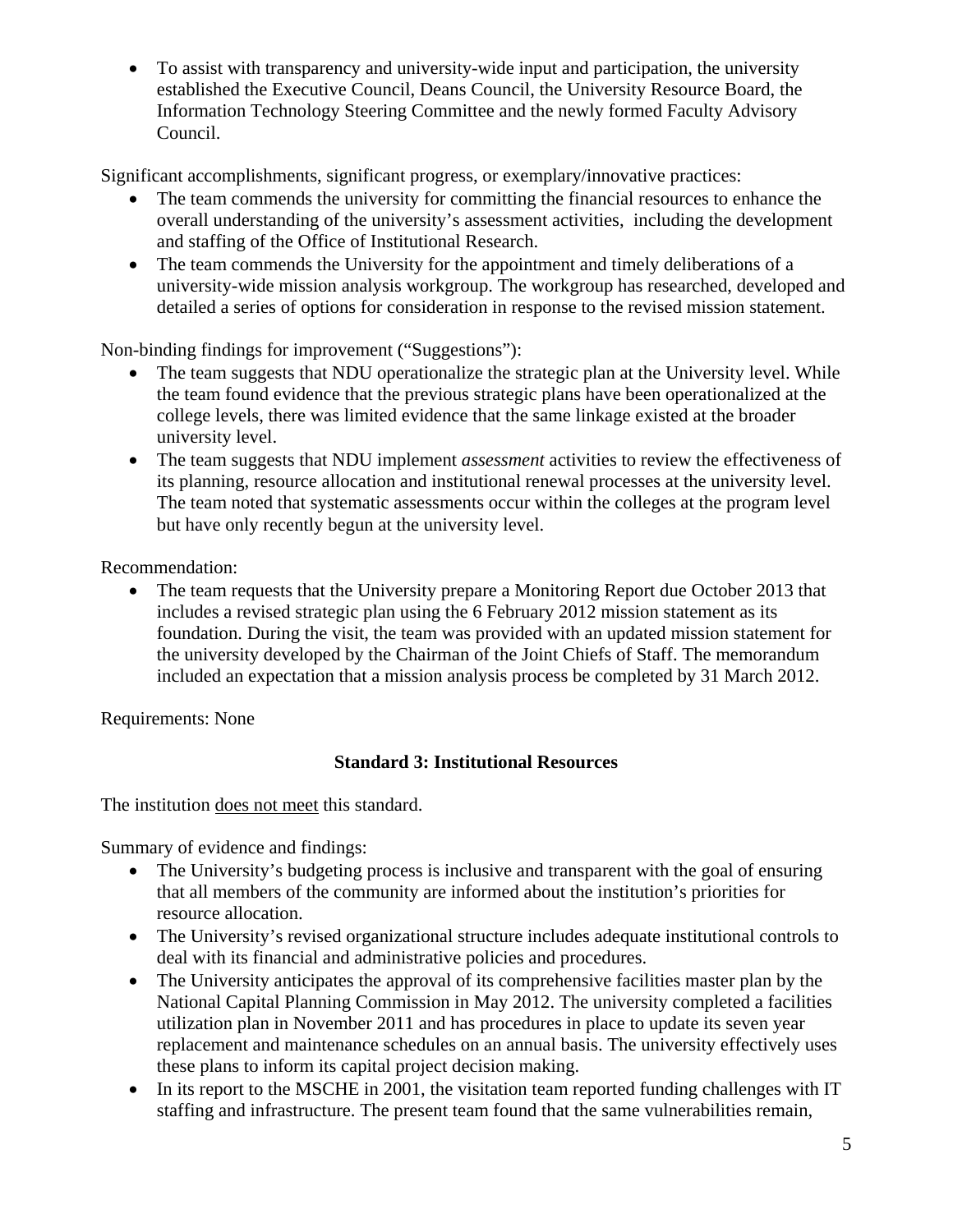which create a situation of potential mission failure. Specific concerns include the lack of an enterprise student information system, dissatisfaction with academic computing services, including the ability to access the network for instructional purposes, inadequacy of accounting software, and the need to develop secondary data resources (i.e., a data warehouse) to serve the analytical needs of decision-support, institutional research and assessment.

• Staffing challenges are present in the Information Technology Office. Staffing in this area has been plagued with very high turnover, including the pending departure of the CIO. There are grave concerns regarding the competitiveness of the salary ranges and the overall understaffing within the unit. Current staffing is at 64% of reported need.

Significant accomplishments, significant progress, or exemplary/innovative practices:

- The University Resource Council has been an effective tool in increasing overall stakeholder participation and transparency relative to the budget process and the current fiscal challenges facing the University.
- The University responded promptly to the Department of Defense request to reduce its FY13 direct fund budget request by \$10 million.

Non-binding findings for improvement ("Suggestions"):

- The team suggests that the university seek external consultation to complete a building conditions study to provide baseline data in the development of an infrastructure life-cycle plan. The University's seven-year replacement and maintenance schedule is not comprehensive and does not include roofing, building envelope, HVAC and other system considerations that may result in unanticipated and untimely disruptions in service.
- In light of the limited financial resources NDU should explore alternative revenue opportunities that leverage the intellectual capital of the faculty. When considering this option it will be important to ensure alignment with mission.

Recommendations:

- The team recommends the University identify and implement a more robust accounting software solution for the resource management team. The current software lacks the necessary reporting and forecasting capabilities currently used in budget development and analysis functions. This precludes achieving a clean audit.
- The team recommends that the University develop a comprehensive multi-year budget process to supplement its on-going assessment and planning efforts. The inclusion of a multi-year budget process could provide the University Resource Board and Executive Council with an opportunity to strategically consider a series of alternative approaches and options to satisfy the competing goals and priorities over a 2-3 year period. This process should be on-going and updated on an annual basis.
- The team requests that the follow-up report due on 1 October 2013 include a revised multiyear budget that is aligned with the revised strategic plan and anticipated reductions in their direct funding appropriation.

Requirement:

• The team requires that the follow-up report due on 1 October 2013 include an external comprehensive information technology assessment. The assessment must provide NDU with the evidence necessary to develop a comprehensive technology operations plan and technology replacement plan. The external assessment should also include a review of the staffing needs of the office. Once developed, these plans should be shared with the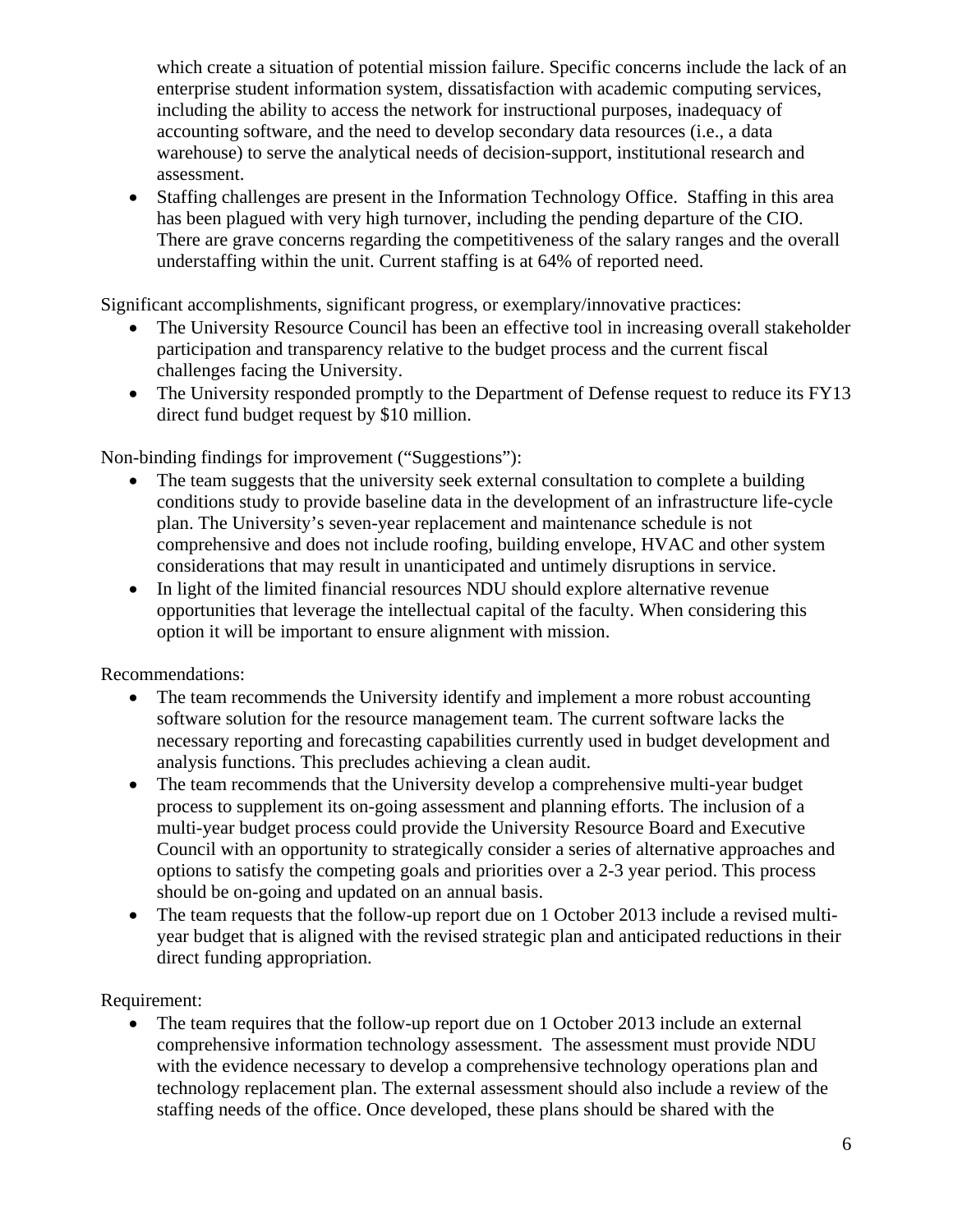University Resource Board, with the goal of identifying potential funding options for their implementation. These plans should be submitted with an implementation schedule by 1 June 2014.

## **Standard 4: Leadership and Governance**

The institution meets this standard.

Summary of evidence and findings:

- The governance responsibilities at NDU do not follow the traditional higher education governance models. Responsibility for the governing functions is shared between the Chairman of the Joint Chiefs of Staff, the Office of the Secretary of Defense (OSD) Comptroller and the Board of Visitors (BOV).
- The University through the CJCS selects the President of NDU and performs the annual performance review with input from the Board of Visitors.
- The University through the OSD Comptroller provides oversight for the University's budgeting and financial management functions.
- The University's BOV takes an active role in providing advice and counsel to the President of NDU and the Chairman when appropriate. As an example, the team noted advice provided to the CJCS in November 2011 regarding the intended conversion of the Commandants' positions from military two-star billets to civilian Senior Executive Service positions. In a January 2012 response, the Chairman informed the BOV that the Commandant's position would be maintained as a military position at the one star rank.
- The University has established procedures for the appointment of new members to the BOV. The University provides a comprehensive orientation for new members.

Significant accomplishments, significant progress, or exemplary/innovative practices:

• The current BOV comprises a distinguished and dedicated group of senior policy makers, educators and military leaders.

Non-binding findings for improvement ("Suggestions"):

- The team suggests that NDU develop a formal process for assessing the effectiveness of the board in meeting its stated objectives.
- NDU may wish to consider other structural models for the Board that would assist it in providing support for the president and advice to the CJCS.

Recommendations: None

Requirements: None

# **Standard 5: Administration**

The institution does not meet this standard.

Summary of evidence and findings:

• NDU has established an effective balance between rotating military personnel (including the President) and permanent civilians (e.g., the two senior Vice Presidents and component deans) in leadership and key staffing positions.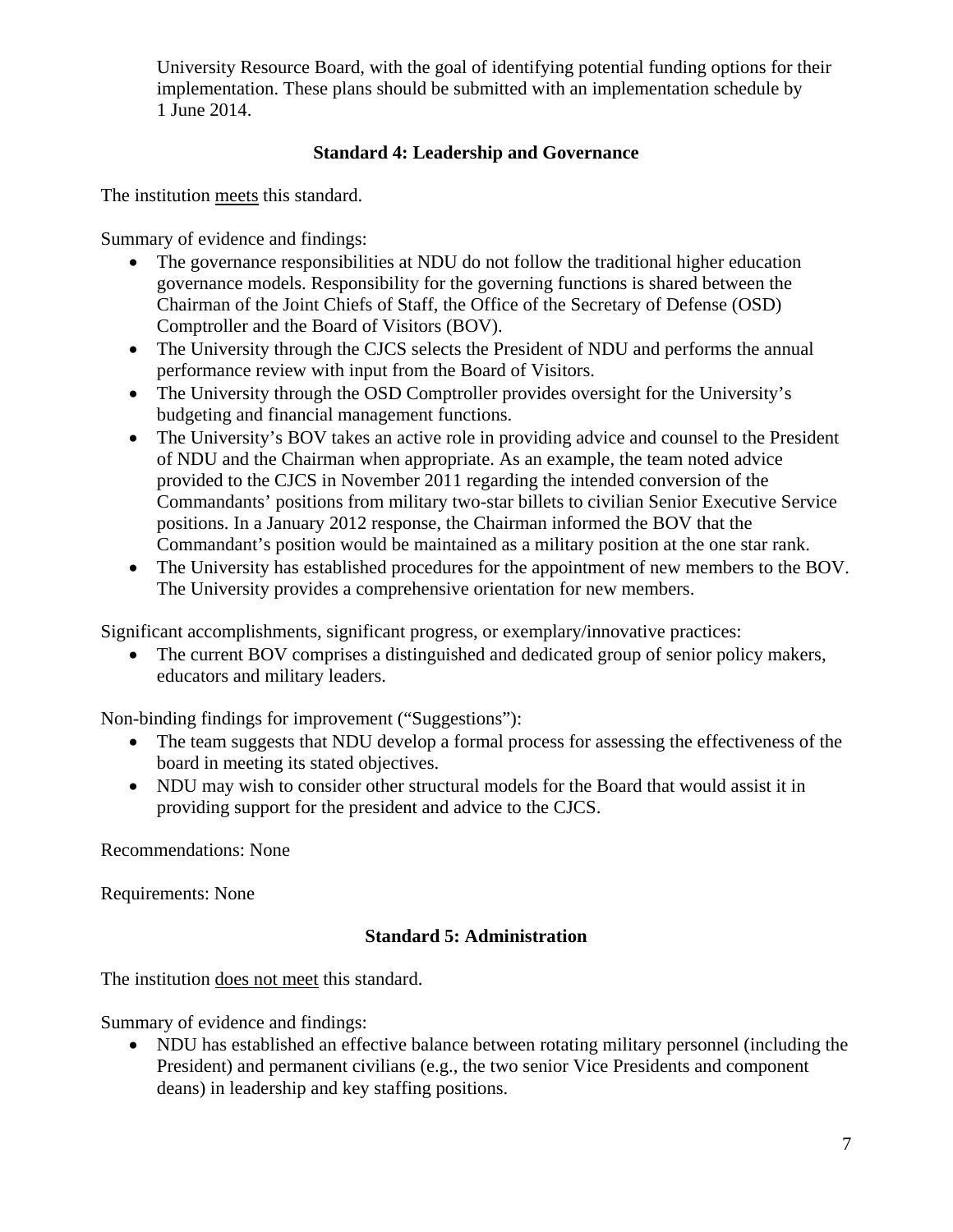- In accordance with findings from its own assessment, as well as recommendations from the prior Middle States visiting team, NDU has established several councils (executive, deans, faculty advisory, resource, and information technologies) to improve communication and mechanisms for inclusive input into decision making processes.
- NDU's professional staff has appropriate expertise and credentials to support institutional requirements. Recent budget cuts and prospects for further cuts require the institution to effect some significant changes in functional and staffing arrangements going forward.

Significant accomplishments, significant progress, or exemplary/innovative practices:

- The senior leadership of NDU is a highly qualified, dedicated and impressive group; the commitment to the institution and pride in the accomplishment of the mission are apparent.
- The Team commends NDU on the progress made toward establishing a university-wide identity and affiliation among a collection of colleges that historically have operated as independent entities. Further progress will be critical for effectively responding to the recent change in and focus of mission on the core learning outcomes of joint professional military education.
- NDUs timely response first to the prioritization exercise and then to a revision of its mission from the Joint Chiefs of Staff demonstrated the institution's effectiveness in quickly gathering extensive input and providing a solid basis for more detailed and comprehensive efforts required to make the significant changes that the revision in mission will require.

Non-binding findings for improvement ("Suggestions"):

- To develop an enhanced university-wide infrastructure that supports traditionally decentralized component units, the institution should consider first developing clear, consensual criteria for deciding what to centralize and what to maintain as decentralized functions. Such criteria can mitigate the difficult decisions that are likely to ensue when considering various possibilities for consolidation.
- To improve clarity about positions with the phasing in of the new organizational structures, the Team suggests that attention be directed to developing comprehensive job descriptions that will enhance accountability and facilitate personnel adjustment to their new posts. This is particularly important at an institution such as NDU where the turnover is high and the typical historical perspectives from individuals may not be available.
- While the Team applauds the work that has already been accomplished on issues related to revising organizational charts with the concomitant creation of new committees and councils and reporting relationships, we suggest that further efforts be implemented to develop processes and procedures to enhance participation in decision-making across all levels of the organization. The implementation of an annual climate survey as noted in the Self Study may help address these issues.
- Deficiencies and possible imbalances in resourcing, staffing, and commitment to NDU's information technology infrastructure represent significant vulnerabilities. Various analyses and reports have detailed staffing, equipment and information systems issues but little has been done to address those issues to date. With the CIO rotating out, the lead civilian employee retiring, and the possibility that the contract for the majority of support staff will be changed to a different provider, the next few months present a particularly critical period to ensure continuation of basic services. Preliminary plans for further consolidation of infrastructure, such as the deployment of an enterprise student information system, will not likely succeed under the current conditions.

#### Recommendation: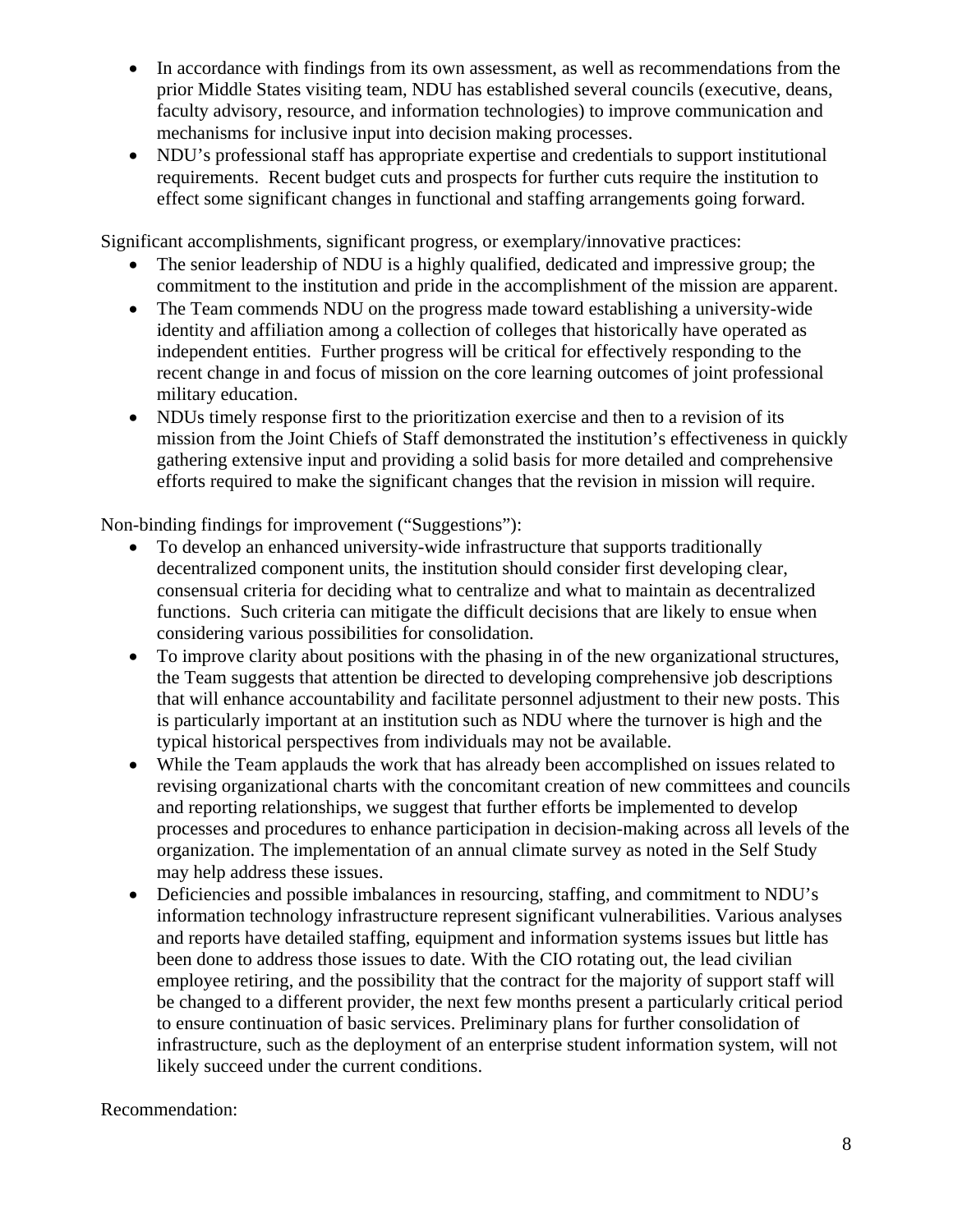• While the Team applauds NDU for examining its administrative and organizational structure and developing a working balance between rotational and civilian leadership, the Team recommends a comprehensive review of the nature of several key leadership appointments; specifically, the President and the Chief Information Officer. However, NDU will not likely be able to attract a qualified CIO unless it first addresses cited deficiencies in IT resources and staffing.

Requirement (As stated in Standard 3):

The team requires that the follow-up report due on 1 October 2013 include an external comprehensive information technology assessment. The assessment must provide NDU with the evidence necessary to develop a comprehensive technology operations plan and technology replacement plan. The external assessment should also include a review of the staffing needs of the office. Once developed, these plans should be shared with the University Resource Board with the goal of identifying potential funding options for their implementation. These plans should be submitted with an implementation schedule by June 1, 2014.

# **Standard 6: Integrity**

The institution meets this standard.

Summary of evidence and findings:

- Preserving and fostering integrity through decision-making and program offerings of NDU is one of its six core principles. This is exemplified by the manner in which the leadership directs NDU and the daily activities of the students, faculty and staff.
- In accordance with the Middle States Commission on Higher Education, NDU's Self Study Report (pp. 36-43) describes "a culture of high ethical standards," which underlies
	- o Freedom of inquiry and discussion
	- o Academic integrity
	- o Management of integrity-relevant information
	- o Integrity in dealing with students, faculty, staff, administration, and the public
	- o Equal employment opportunity processes
	- o A commitment to effective grievance procedures
- This description is attested by NDU's policies, documents, curricula, testimonies from faculty, staff, administration and students, recognition of its unique character and mission, and the Institute for National Security Ethics and Leadership.

Non-binding findings for improvement ("Suggestions"):

- The need for an electronic archive of catalogs as updates occur
- The challenges to governance of rapid  $&$  unpredictable change
- The need to reconcile the internal impulses of centralization and decentralization
- The feasibility of enabling longer periods of service in more [of] NDU's leadership positions.
- The Visiting Team supports NDU's plan to continue to refine its system of boards and councils: and to continue its strong emphasis on communication, transparency, clear guidance, effective planning, and efficient prioritization.

Significant accomplishments, significant progress, or exemplary/innovative practices: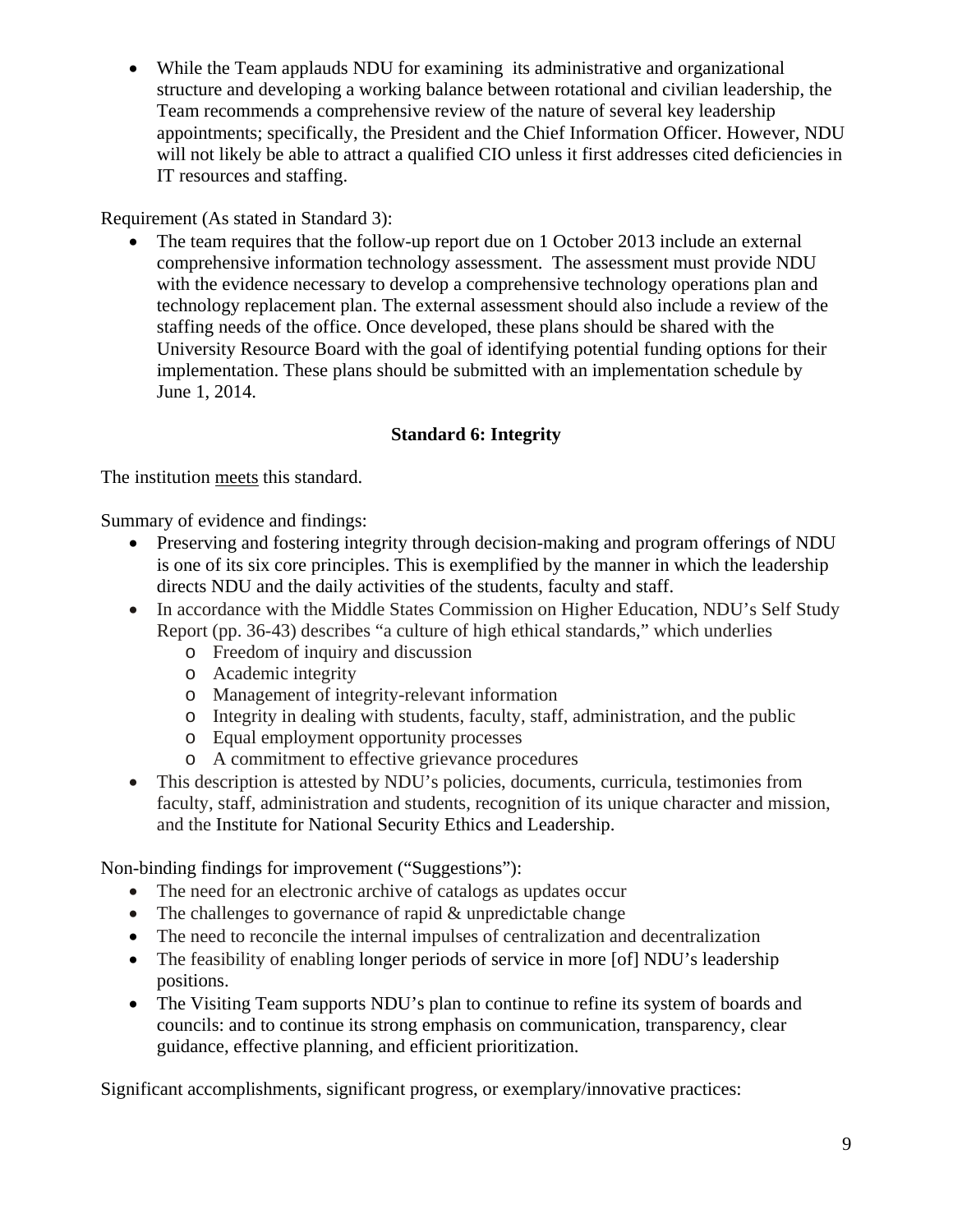The team commends:

- The high standards set for those who have elected to serve their nation as a profession.
- Its commitment to integrity and the infusion of this principle throughout the colleges and other components.
- Having students sign a form indicating that they have read and understand the Academic Integrity Policy.
- Its near 100% graduation rate reported in the Self Study, which demonstrates students' accurate expectations regarding the NDU experience and their appreciation for the quality of the education.
- Its "Non-Attribution Policy," which other institutions of higher education may wish to consider enhancing the free exchange of ideas in a variety of settings.

Recommendations: None

Requirements: None

## **Standard 7: Institutional Assessment**

The institution meets this standard.

Summary of evidence and findings:

- The institution has made significant progress in developing and implementing an assessment process that evaluates its overall effectiveness in achieving its mission and goals and its compliance with accreditation standards.
- The importance of assessment is clearly a part of the military culture that is embraced at NDU. Closing the loop and making the changes needed as identified through assessments results in a safer citizenry and global community. The three colleges that require Professional Accreditation of Joint Education (PAJE) accreditation have matrices in place to measure the extent to which their goals are met.
- The NDU President meets each year with college representatives to review the curriculum, how the courses support the unit's mission, teaching styles, faculty and student assessments as well as the changes that are recommended. This approach to assessment keeps the offerings up-to-date to serve the overall mission while providing the vitality to make changes to address the evolving needs of the students.
- NDU lacks learning and program objectives capable of transcending the component colleges to represent common, university-wide objectives. The lack of such objectives may be exacerbated by forthcoming significant budget cutbacks.
- The lack of an enterprise student information system is identified as a major constraint to obtaining the critical information needed. Although this is necessary, there is an additional need to develop secondary data resources (*i.e.*, a data warehouse) composed of point-intime, non-volatile extracts that are modeled to specifically serve the analytical needs of decision-support, institutional research and assessment purposes.

Significant accomplishments, significant progress, or exemplary/innovative practices

- The Team was particularly impressed with the multiple, college-level approaches to "strategic-level assessments of purpose, mission and focus" as outlined in the Self-Study and that such efforts are integrally linked in most aspects of institutional planning.
- We commend NDU for the establishment and staffing of an Institutional Research Office and initial efforts to develop university-wide measures of effectiveness.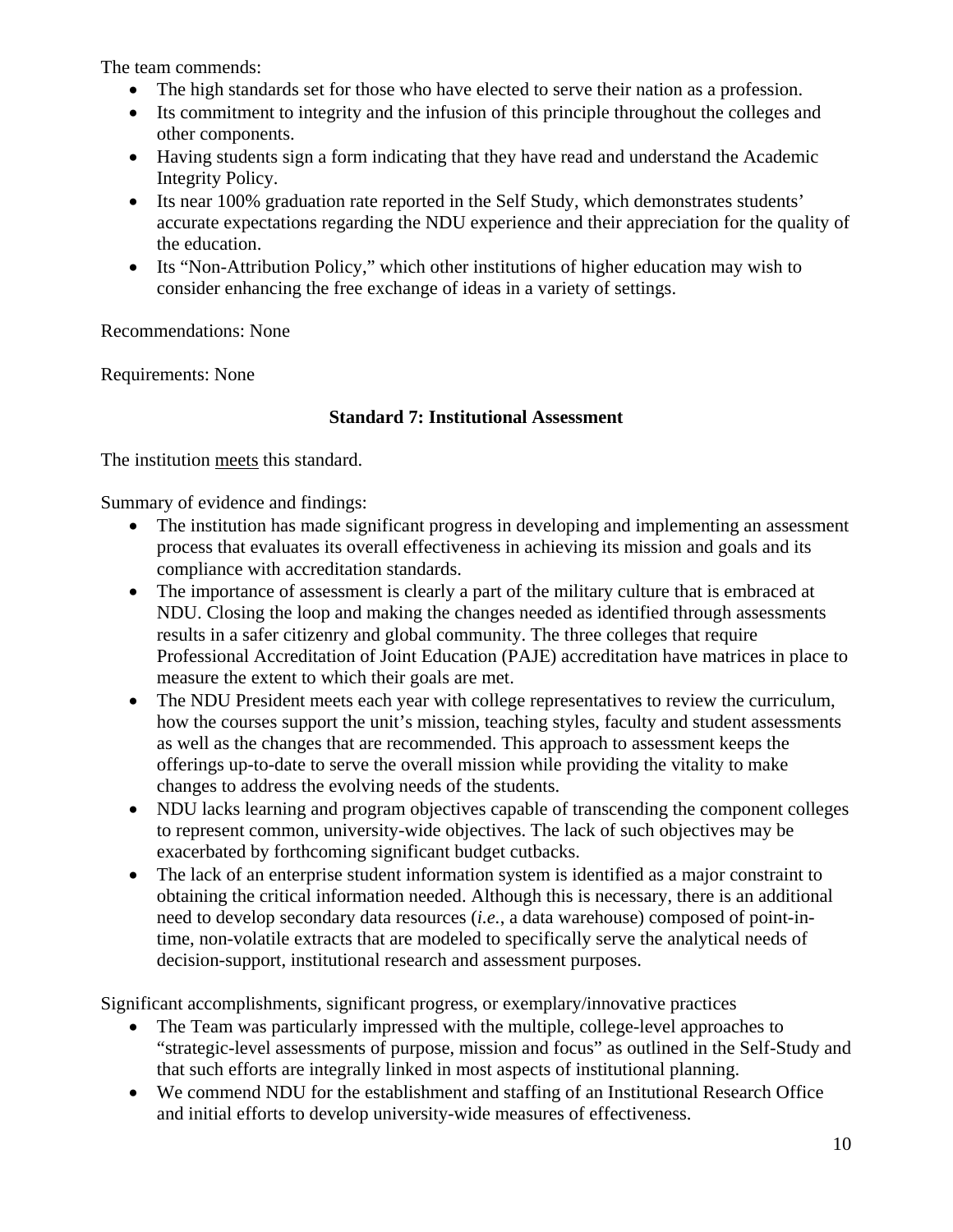Non-binding finding for improvement ("Suggestion"):

• There appears to be inconsistency across the colleges in the definition of a credit hour and course load. The team suggests that NDU examine this issue to ensure consistency of workload for students.

Recommendations:

- That the institution's strategic goals be operationalized with university-level measures of institutional effectiveness within a recurring annual strategic planning process that informs the collaborative and systematic management of institutional resources. NDU should report on the steps taken to act on this recommendation in a Progress Report within 12 months.
- While great strides have been made, the Team concurs with the Self-Study recommendation to develop "an annual climate survey to track the transition to a culture of collaboration and transparency across the University" (p. 24) and suggests that such a project be initiated. The Team also suggests that the climate surveys be reviewed to learn if they are gathering adequate and representative data that will inform decisions in an accurate fashion.
- To aid in this effort, the Team also recommends that a University Assessment Board be reconstituted to provide oversight on implementing assessment efforts across NDU. This will be particularly important to determine if the various structural changes to enhance participation in decision-making are working.

Requirements: None

# **Standard 8: Student Admissions and Retention**

The institution meets this standard.

Summary of evidence and findings:

- Decisions about admissions rest primarily with the Services and sponsoring agencies and are based on a formula intended to help ensure a student body representative of the constituents served.
- The Self-Study process outlines how admissions policies support the mission. Admissionsrelated materials are presented to incoming students.
- Early in their first course NDU students in all colleges and programs are given a writing assessment. Those failing to achieve a level deemed sufficient for graduate work are advised to take a voluntary 10-week writing class.
- NDU provides a highly personalized admissions and enrollment process.
- Program information is presented on the online and print catalog.
- The institution conducts regular outcomes surveys of its student services to determine program effectiveness. Discussions indicate that there is integration of the feedback though a continuous improvement process.

Significant accomplishments, significant progress, or exemplary/innovative practices:

• NDU currently provides a rare and strategically important opportunity for future military, civilian, and international leaders to work together, learn from each other, and form relationships likely to last well beyond their time together at NDU. This is strength worthy of recognition and careful stewardship.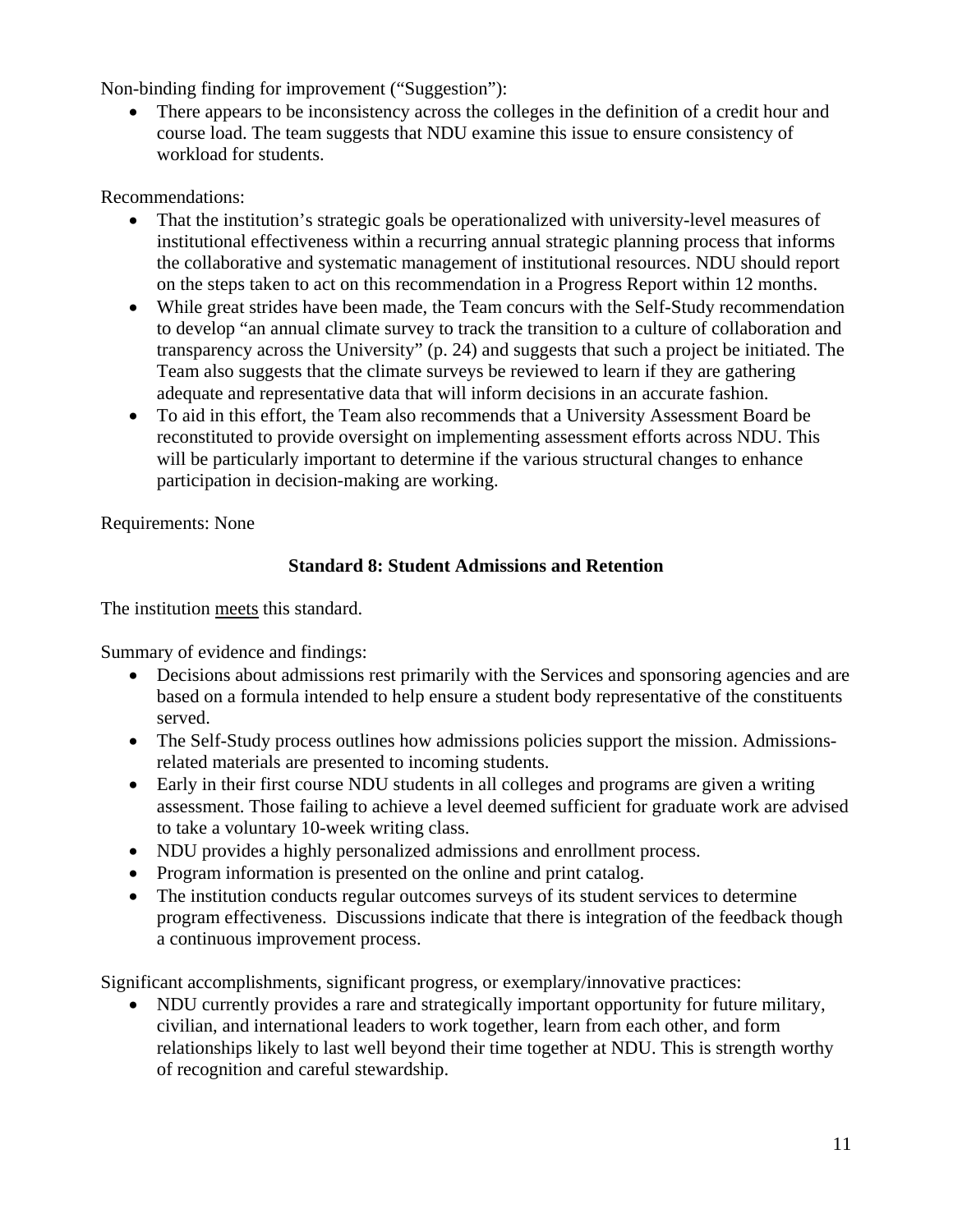Non-binding Findings for Improvement ("Suggestions"): None

Recommendations: None

Requirements: None

# **Standard 9: Support Services**

The institution meets this standard.

Summary of evidence and findings

- As NDU's Self-Study Report states (pp. 50-58), two factors contribute especially to the success of NDU's support services: the common goal of all students to "study an aspect of the national security discipline" and the resultant small, well-defined population of students. At the university level the Chief of Staff and Administration and the Vice President for Academic Affairs "work together to ensure the support services programs fit with the curriculum and overall learning goals of the University." At the college level, faculty, staff, and administration offer a full complement of student services that contribute effectively to the student's academic and personal success.
- As the Self-Study notes, essential student services include: Academic Skills Support, International Student Management, Information Technology, Student Records, Health and Fitness, Support for Student Complaints and Grievances, and Ongoing Assessment of Services, including end-of-course surveys, Focus Groups, and Advising Sessions.
- The Self-Study Report's account of the nature, success of, and challenges for student services is attested by NDU's policies, documents, testimonies from faculty, staff, administration, and students.

Significant accomplishments, significant progress, or exemplary/innovative practices: None

Non-binding findings for improvement ("Suggestions"):

- The Visiting Team supports NDU's plans to improve systematic assessment of student services by including questions on the end-of-course student surveys to elicit feedback on the following student-related areas: Information technology, Registrar, Mail, Chaplain, and College communications.
- Develop clear guidance on the retention and disposition of records to eliminate the unnecessary archive of student and academic records and to streamline data collection.
- Improve and enhance the student information system and processes for student data collection, analysis, and management to support the institutional level needs for student information and its use in the institutional assessment, evaluation, analysis, and planning processes.

Recommendations:

- Hire a full-time, on-site mental/behavioral health professional—follow-up/progress report
- Make extensive improvements to the information technology services, as described in detail elsewhere in this report—follow-up/monitoring report

Requirements: None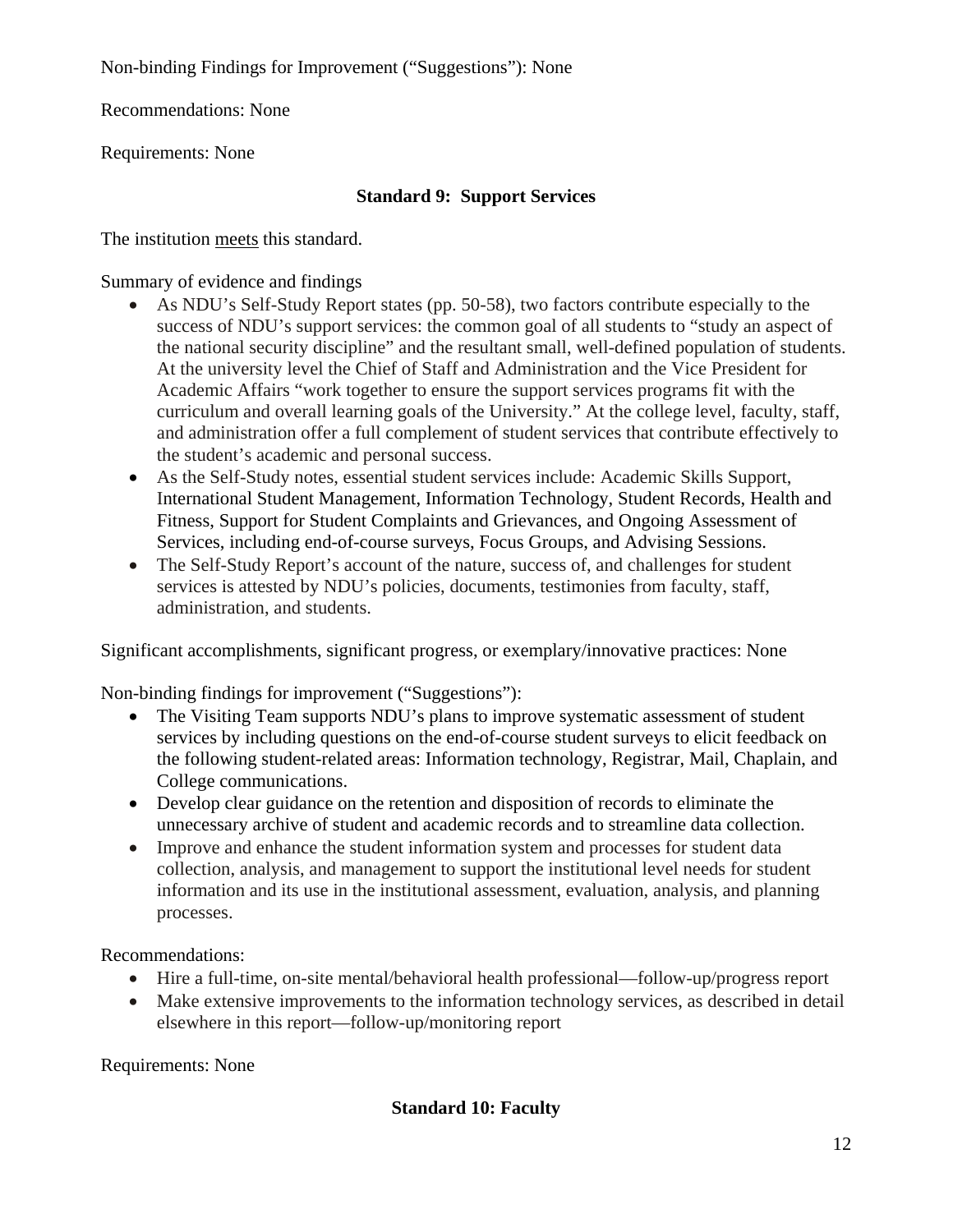The institution meets this standard.

Summary of evidence and findings

- The Team met with NDU faculty representing all colleges both informally and at small group meetings on the North and South campuses at least one of whom was a member of the newly-formed Faculty Advisory Council. They confirmed their direct involvement in curriculum development, evaluation and enhancement at the course and program levels.
- The faculty of NDU are eminently qualified to design, teach and evaluate the specialized joint professional military education and related programs and curricula that comprise the institution's core mission.
- Although there is no tenure at the institution, Title X (civilian) faculty have relatively long careers with the institution, providing a balance with the rotational faculty who, in turn, infuse recent field experience and fresh perspectives into the teaching and learning environment.
- The talented and motivated students selected for NDU's programs further enhance the environment for teaching and learning.
- The institution provides sufficient resources to meet the specialized accreditation requirements and go well beyond those requirements regarding the orientation, support and development of faculty as master teachers.
- Clear policies and guidelines provide the faculty with a well-structured framework within which they can shape and enhance programs and curricula. Rigorous, faculty-driven development, assessment, and review of the courses and curricula are systematic and codified in faculty handbooks and other official documents.
- Recent fiscal constraints have begun to impact some faculty's ability to participate in both domestic and international conferences.
- There is a strong ethos of academic freedom throughout NDU's institutional culture. Care is taken to enable frank and open discussion in classes and the pursuit of scholarly interests. As a military-related institution, NDU has in place appropriate, peer- and military-staffed review units to ensure that information released publicly does not compromise national security.
- The library support and staff are superb and the library staff are fully engaged in the curriculum.
- As mentioned elsewhere in this report, there are significant IT issues related to the general infrastructure and to operational and management information systems, but this does not extend to learning technologies.

Significant accomplishments, significant progress, or exemplary/innovative practices:

• The Team was impressed by the substance of the faculty orientation programs. There is also strong continuing support for faculty professional and pedagogical development, including well-resourced sabbatical opportunities in some of the colleges.

Non-binding findings for improvement ("Suggestions"):

- Hiring qualified faculty and ensuring continuity in rotational faculty ranks remains a challenge. The university should continue to pay attention to streamlining these processes and ensuring that gaps in rotational assignments can be managed without compromising educational quality.
- Although significantly constrained by the pool of available faculty, the institution should consider taking a more proactive role in diversifying the faculty and ensuring that the pool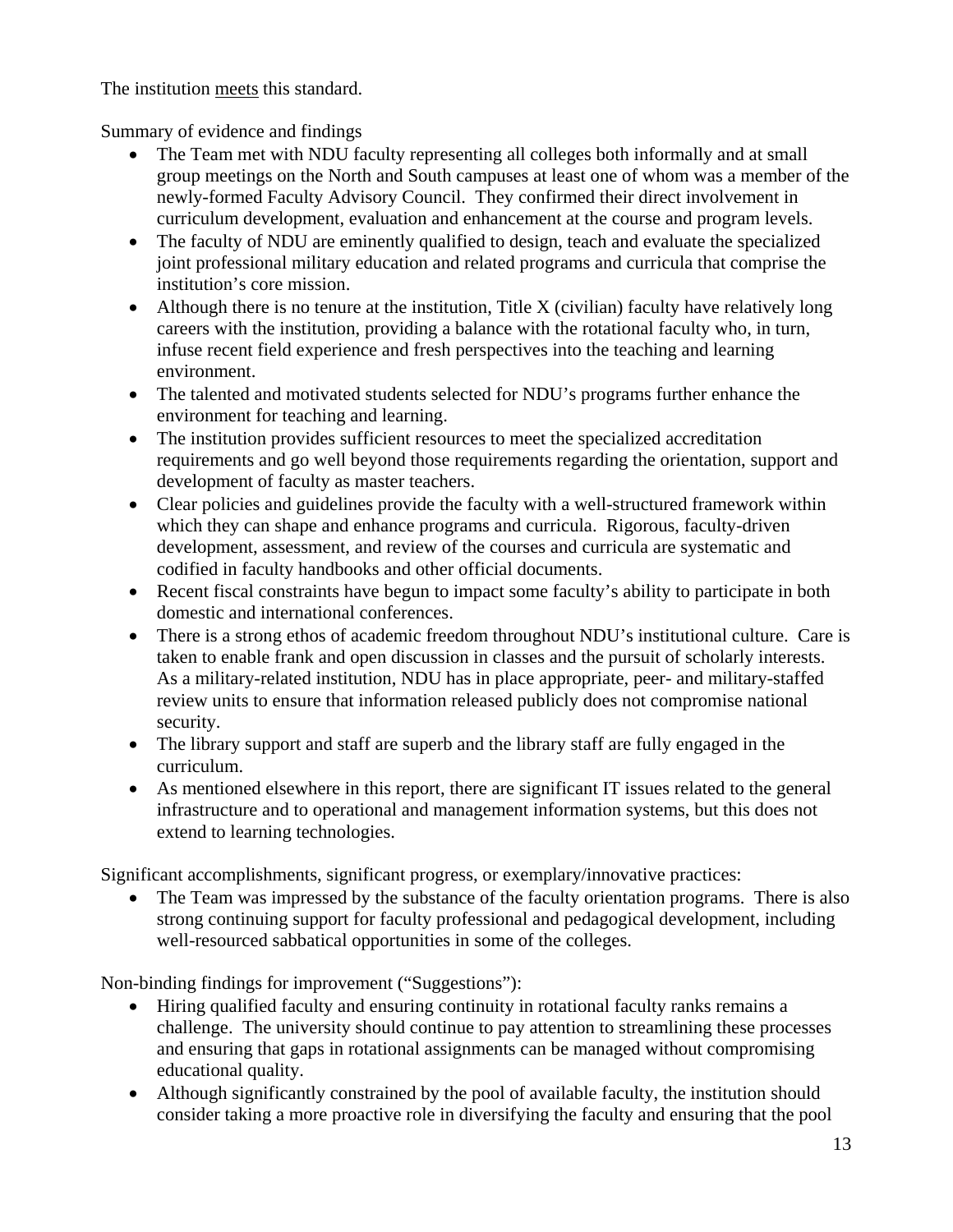of available faculty becomes more diverse. For example, NDU could consider forming collaborations and partnerships with institutions that have Ph.D. programs in relevant "feeder fields" such as strategic studies and national security studies to develop action initiatives that attract more diverse candidates into the preparation pipeline.

Recommendations: None

Requirements: None

## **Standard 11: Educational Offerings**

The institution meets this standard.

Summary of evidence and findings:

- The institutions educational offerings display academic, content, rigor and coherence that are appropriate to its higher education mission. The institution identifies student learning goals and objectives, including knowledge and skills for its educational offerings.
- The components of the NDU are expected to meet the standards of Joint Professional Military Education, operationalized in the PAJE used by four of the five colleges. (Industrial College of the Armed Forces (ICAF), the Joint Forces Staff College (JFSC), the National War College (NWC) and the College of International Security Affairs). While both the Information Resource Management College (iCollege or IRMC) and the College of International Security Affairs (CISA) are exempt from PAJE, CISA is in the process of qualifying for accreditation. According to the Graduate Catalog and Student Handbook, the "…JPME curriculum has a unique focus on the development knowledge, skill, and dispositions to prepare graduates for tactical operational and strategic and critical thinking in the joint, interagency, intergovernment and multinational environment" (Self-Study 7). Four of the five colleges offer a Master of Science degree. CISA offers a Master of Arts degree in Strategic Security Studies. iCollege, CISA and JFSC offer graduate certificate programs in a myriad of areas.
- NDU offers educational programs congruent with its mission.
- The Matrices of Student Learning Outcomes and Assessments for Masters Program document provides an excellent overview of direct and indirect measures for each degree granting program.
- The self-studies completed by JFSC, NWC, and ICAF in compliance with the PAJE established by the *Officer Professional Military Education Committee* provide evidence for compliance.
- The NDU annual Library User Survey indicates that most users are either very satisfied or satisfied with the services provided, which include research and reference (Ask a Librarian), library classes and orientations, special collections and classified documents as well as the MERLN website. The MERLN (Military Education Research Library Network) includes resources designed to support the curriculum.
- There is evidence of continuous improvement in the development of the information literacy program in the revisions to the library class materials.
- Annual curriculum review processes including indirect assessments and direct assessments of papers and oral presentations ensure regular revisions to the graduate programs.
- Civilian (Title X) faculty in the degree granting programs have terminal degrees in an appropriate discipline.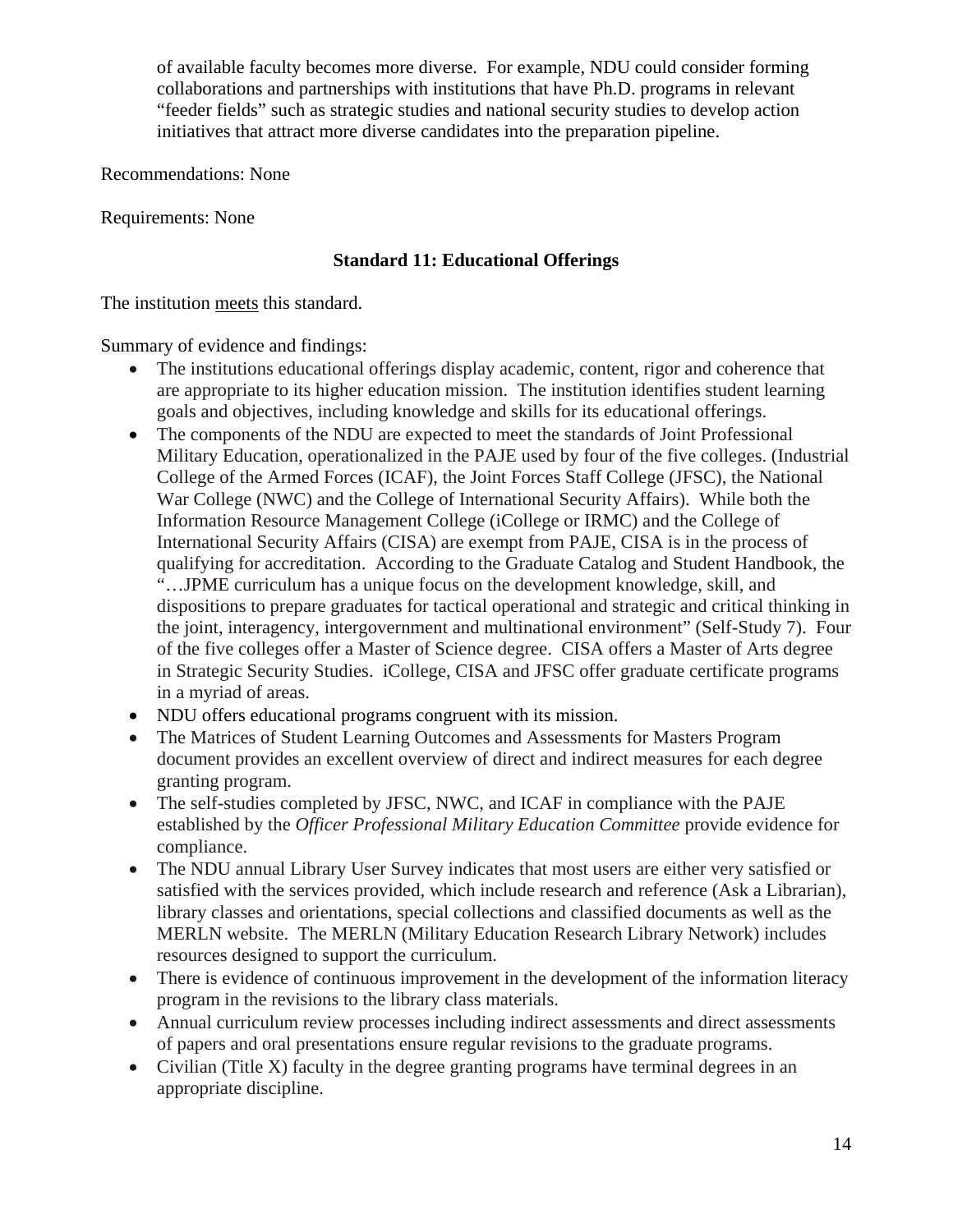- The Student Handbook for each college provides clear directives in rubrics for written and oral communication.
- Interdisciplinary coursework is a cornerstone of the NDU curriculum. It is bolstered by the Electives Program that "…provides each student with the opportunity to acquire knowledge and skills adjunct to their core program area"(Graduate Catalog and Handbook, 18).
- Students are provided with significant opportunities to engage in field and practical research in each of the academic units. Students at ICAF may be engaged in domestic and international field studies. Students at the NWC enroll in a national security field studies course which entails a first-hand examination of a specific issue or region.
- Case study analyses and collaborative learning are incorporated into the curriculum in each of the component units.

Significant accomplishments, significant progress, or exemplary/innovative practices:

- Closely working with faculty and course developers, librarians are actively engaged in integrating information literacy skills throughout the curriculum. The librarians are part of all course development teams and information literacy is seen as integral to the curriculum.
- The team was impressed by the on-going assessment and alignment of program goals and objectives, course goals and objectives and student learning outcomes.

Non-binding Findings for Improvement ("Suggestions"): None

Recommendations: None

Requirements: None

## **Standard 12: General Education**

The institution meets this standard.

Summary of evidence and findings

- The Self-study asserts that "[A]s a graduate institution, NDU does not address Standard 12  $(p.101)$ .
- Comment: Given the institution's mission to "prepare and support leaders to think strategically and lead effectively," the institution might consider assessing these core competencies across academic programs. Additional core competencies that might be considered include information literacy and communication skills.

Significant accomplishments, significant progress, or exemplary/innovative practices: None

Non-binding findings for improvement ("Suggestions"): None

Recommendations: None

Requirements: None

# **Standard 13: Distance Education & Related Activities**

The institution meets this standard.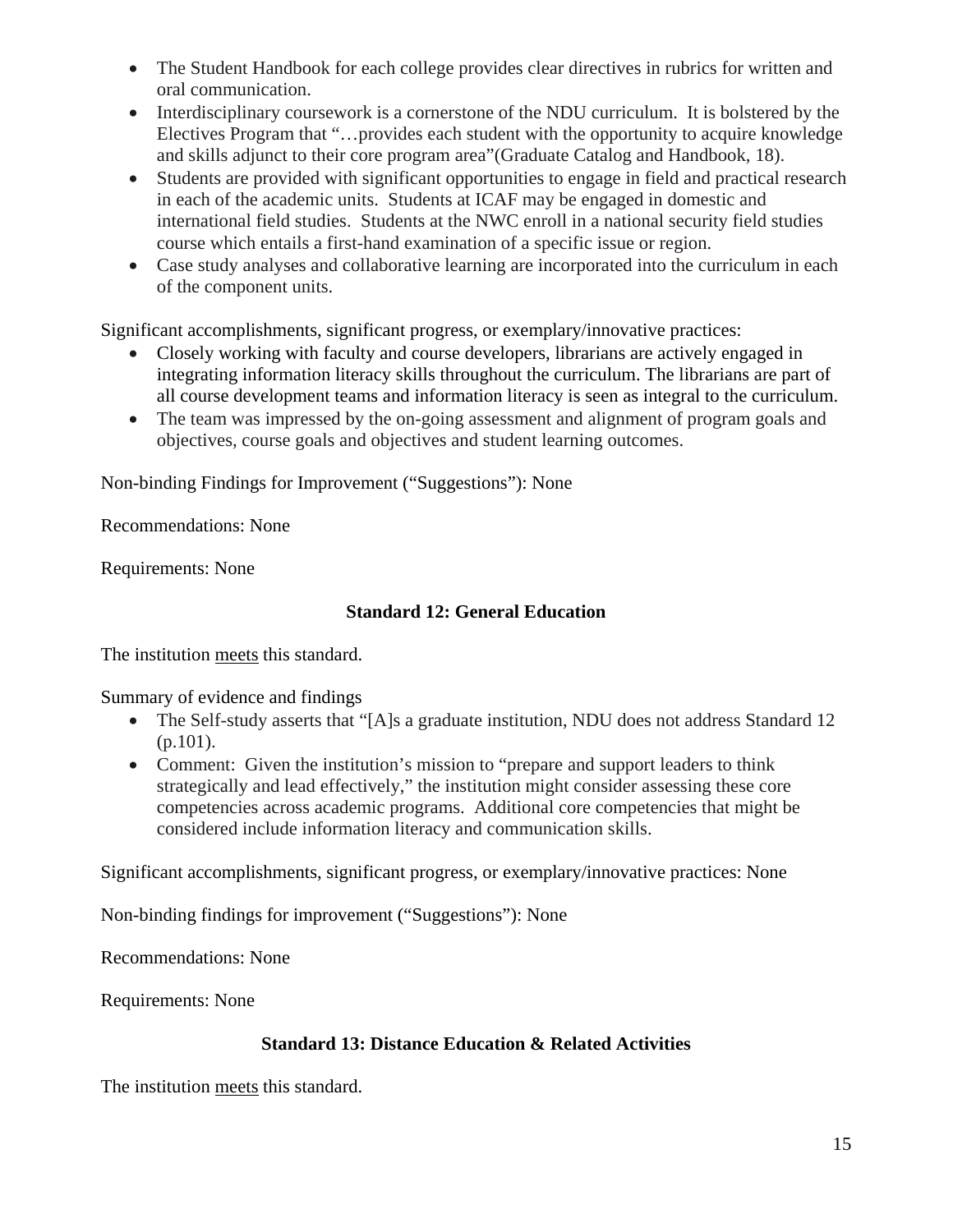Summary of evidence and findings:

Distance Education

• The distance education programs are in compliance with the MSCHE standards for the "Interregional Guidelines for the Evaluation of Distance Education (Online Learning)."

# Additional Locations and Instructional Sites

Significant accomplishments, significant progress, or exemplary/innovative practices:

- The myriad educational activities offered under the NDU umbrella are an extraordinary strength of the institution.
- The adoption of contemporary technologies for teaching on-line and creating short courses and certificate programs has succeeded and has been viewed as a successful endeavor by both faculty and students.
- Offering both online and hybrid learning opportunities, the NDU's iCollege, provides creative options for course enrollment in a successful fashion in keeping with the new accreditation requirements for distance learning programs.
- The Team congratulates NDU on the work accomplished with outreach events and related educational activities.
- The Team applauds NDU's innovative and creative expansion of academic offerings at Ft. Bragg.

# JOINT FORCES STAFF COLLEGE

- The educational opportunities provided are exemplary.
- The leadership is dedicated and well prepared and does a superior job in developing the vision and implementing the mission of this extremely important component of NDU.
- The academic missions for the Schools and the Academic Programs are clearly articulated and well designed.
- The faculty are qualified and prepared for teaching the highly specialized curricula offered. They come from diverse academic and experiential backgrounds lending to the strength of the JFSC; the views and perspectives available to students are strengthened as a result of the diversified faculty.
- Student morale is very high.
- The student service programs are considered to be a great strength.
- The Ike Skelton Library serves a critical function and is highly regarded in the JFSC community—the Library deserves this praise. The staff members are dedicated to their users and their multiple missions.

Non-binding finding for improvement ("Suggestion"):

• Given the strengths of the many related education activities, NDU would benefit from a coordinating effort to advertise across the institution and provide greater collaborations in the provision of these offerings.

Recommendations: None

Requirements: None

# **Standard 14: Assessment of Student Learning**

The institution meets this standard.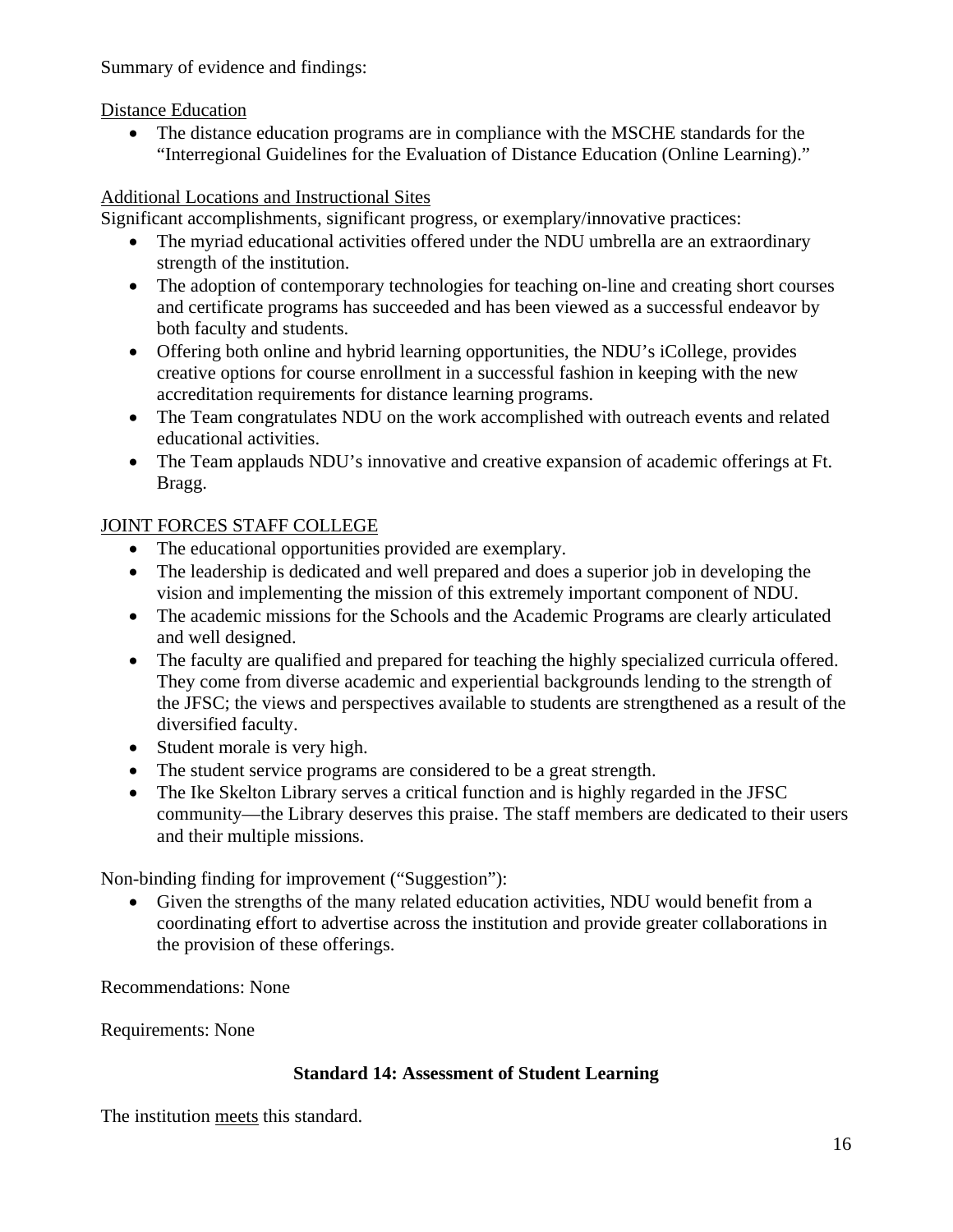Summary of evidence and findings:

- The Self-Study states that "it is now clear that this process (student learning assessment as continuous and interactive) requires conscious monitoring, evaluation, and renewal" (p.79). This awareness is important in creating and nurturing a culture of assessment. Perhaps not surprisingly because of the relative autonomy of its Colleges, NDU confronts some challenges related to this Standard, especially at the institutional level.
- Primary responsibility for establishing learning objectives and identification and assessment of student learning rests with the Colleges. While the Self-Study recognizes the merits of increased "centralization and consistency to facilitate comparisons over time and across programs" there are historic and practical reasons for the decentralized practices found at the time of this visit.
- Across the Colleges, courses and programs alike appear rich with well-articulated, desired learning outcomes. A review of the degree programs indicates a strong array of learning goals to be achieved by the student upon completion of the course or program. The listed outcomes align logically with their programs and with NDU's mission to produce highly effective leaders and strategic thinkers.
- Review of the Matrices of Student Learning Outcomes and Assessments finds some variation in attention to, and handling of, direct and indirect measures. In all cases, however, assurance is offered that students are assessed multiple times, using different direct and indirect measures. Typical direct measures are course assignments evaluated by faculty. In several programs, rubrics have been developed and are being used to help ensure consistency and rigor.
- NDU academic programs undergo both external and internal reviews to ensure they meet the objectives established in DOD policy and academic standards.
- For courses and programs not covered by the PAJE review, guidance for core learning outcomes derives from the goals of the sponsoring agency or command. Outcomes are formulated using an iterative process that involves key stakeholders.
- Emblematic of NDU's commitment to assessment and continuous improvement, both the President and Vice President for Academic Affairs engage in the curriculum review process. This includes detailed briefings from the colleges to the President and the VPAA before each academic year. Briefings explain any significant changes made as a result of the analysis of both direct and indirect evidence.
- As the Self-Study states (p.82) not all programs have separate written assessment plans but they do have policies and processes in place to identify the measures to be used and to monitor the collection and use of data.
- Also in the Self-Study is recognition that providing faculty with a "solid foundation in assessment standards and their use in evaluating student performance" is fundamental (p.82). This is stated as a relative strength of NDU programs. Interviews with faculty support the idea of an engaged faculty committed to creating meaningful and relevant assignments for their students. Less clear is whether faculty are aware of the expected comprehensive institution-wide approach to student learning assessment.
- Students are informed about course learning objectives by the Colleges. For most, this occurs formally during initial orientation sessions. This information is available in expected media (Intranet, NDU public Website, student handbooks, and catalogs). Course-level outcomes are included in the printed and on-line course syllabi.

Significant accomplishments, significant progress, or exemplary/innovative practices: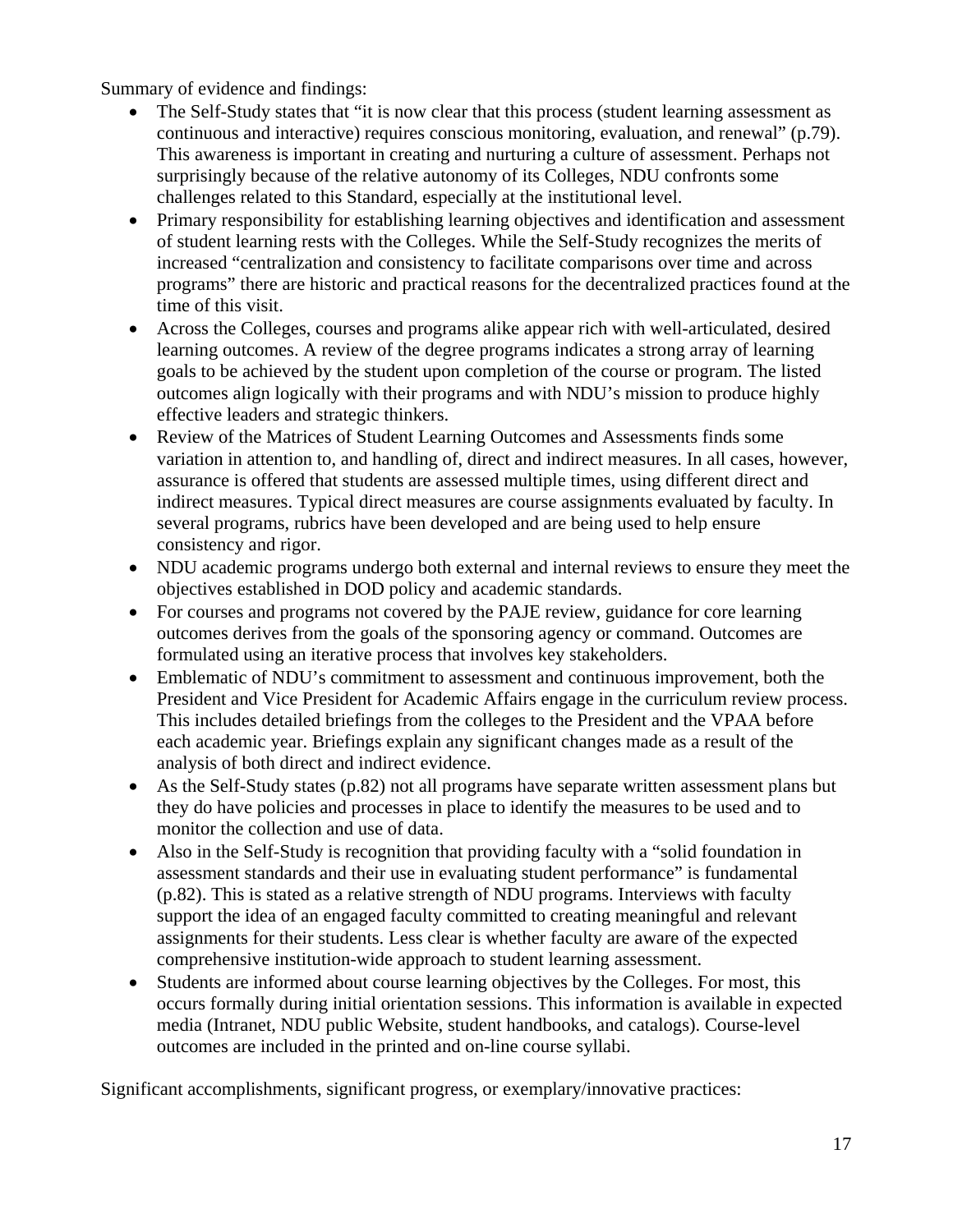- The team commends NDU for offering courses and programs that include strong and wellarticulated learning objectives.
- The team commends NDU faculty for their attention to creation and use of multiple and meaningful direct and indirect approaches to evaluating student performance in the set of outcomes established for each of the programs.

Non-binding findings for improvement ("Suggestions"): None

Recommendations:

- NDU should develop consistent assessment plans at both the program and institutional levels.
- NDU should identify, incorporate and assess core competencies across academic programs.

Requirements: None

# **VI. Summary of Recommendations for Continuing Compliance and Requirements**

Two "requirements" were specified by the Team.

14 "recommendations" are included in this report. A summary of these follows:

## Standard 2:

Recommendations:

- NDU must develop a set of goals that addresses the new mission.
- These goals must guide faculty, administration, staff and governing bodies in making decisions related to planning and resource allocation.
- The goals should be developed through collaborative participation by those who facilitate or are otherwise responsible for institutional improvement and development.

# Standard 3:

Recommendations:

- The team recommends the University identify and implement a more robust accounting software solution for the resource management team. The current software lacks the necessary reporting and forecasting capabilities currently used in budget development and analysis functions. This precludes achieving a clean audit.
- The team recommends that the University develop a comprehensive multi-year budget process to supplement its on-going assessment and planning efforts. The inclusion of a multi-year budget process could provide the University Resource Board and Executive Council with an opportunity to strategically consider a series of alternative approaches and options to satisfy the competing goals and priorities over a 2-3 year period. This process should be on-going and updated on an annual basis.
- The team requests that the follow up report due on 1 October 2013 include a revised multiyear budget that is aligned with the revised strategic plan and anticipated reductions in their direct funding appropriation.

Requirement:

• The team requires that the follow-up report due on 1 October 2013 include an external comprehensive information technology assessment. The assessment must provide NDU with the evidence necessary to develop a comprehensive technology operations plan and technology replacement plan. The external assessment should also include a review of the staffing needs of the office. Once developed, these plans should be shared with the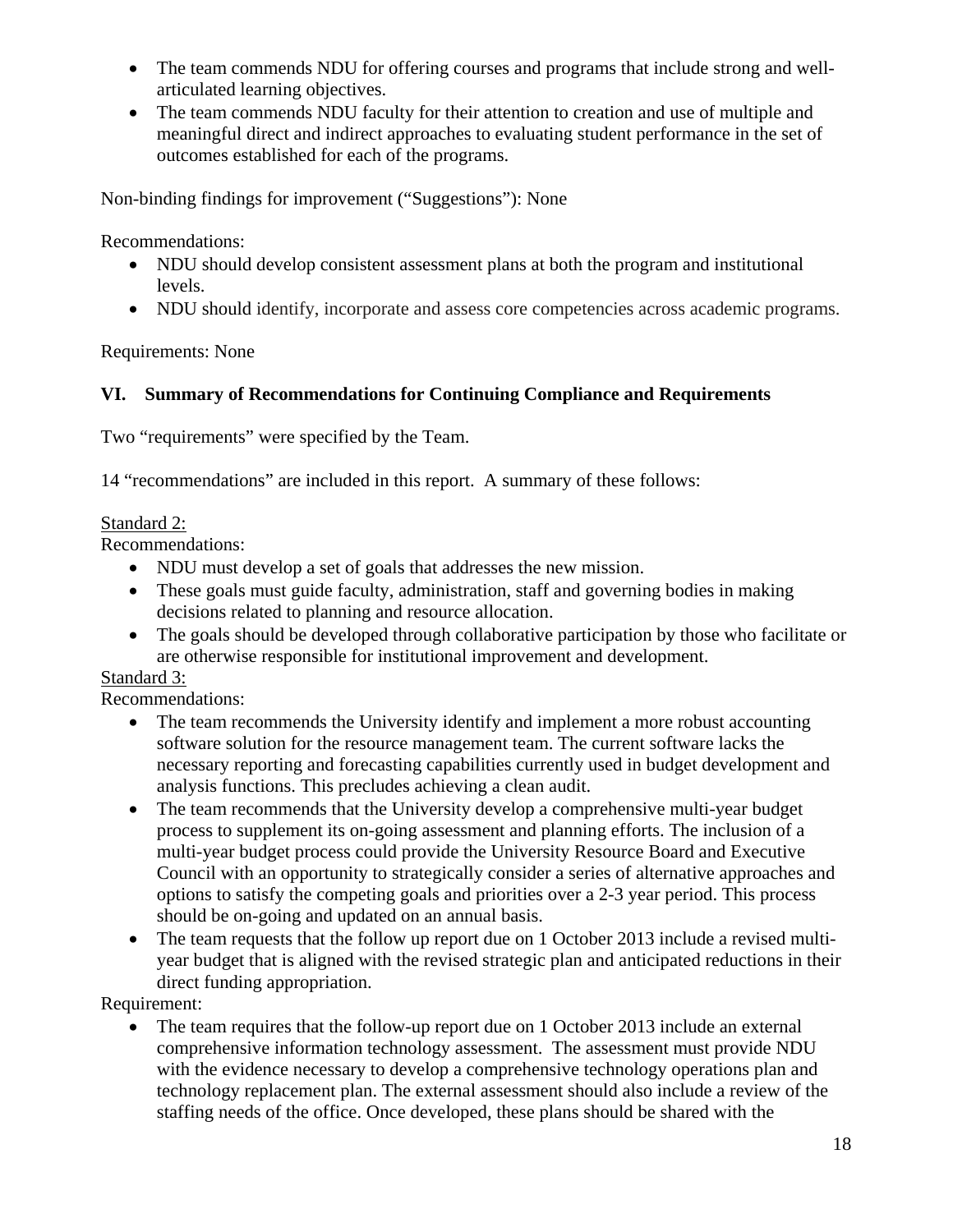University Resource Board with the goal of identifying potential funding options for their implementation. These plans should be submitted with an implementation schedule by 1 June 2014.

## Standard 5:

Recommendation:

• While the Team applauds NDU for examining its administrative and organizational structure and developing a working balance between rotational and civilian leadership, the Team recommends a comprehensive review of the nature of several key leadership appointments; specifically, the President and the Chief Information Officer. However, NDU will not likely be able to attract a qualified CIO unless it first addresses cited deficiencies in IT resources and staffing.

Requirement (Same as in Standard 3):

The team requires that the follow-up report due on 1 October 2013 include an external comprehensive information technology assessment. The assessment must provide NDU with the evidence necessary to develop a comprehensive technology operations plan and technology replacement plan. The external assessment should also include a review of the staffing needs of the office. Once developed, these plans should be shared with the University Resource Board with the goal of identifying potential funding options for their implementation. These plans should be submitted with an implementation schedule by 1 June 2014.

## Standard 7:

Recommendations:

- That the institution's strategic goals be operationalized with university-level measures of institutional effectiveness within a recurring annual strategic planning process that informs the collaborative and systematic management of institutional resources. NDU should report on the steps taken to act on this recommendation in a Progress Report within 12 months.
- While great strides have been made, the Team concurs with the Self-Study recommendation to develop "an annual climate survey to track the transition to a culture of collaboration and transparency across the University" (p. 24) and suggests that such a project be initiated. The Team also suggests that the climate surveys be reviewed to learn if they are gathering adequate and representative data that will inform decisions in an accurate fashion.
- To aid in this effort, the Team also recommends that a University Assessment Board be reconstituted to provide oversight on implementing assessment efforts across NDU. This will be particularly important to determine if the various structural changes to enhance participation in decision making are working.

# Standard 9:

Recommendations:

- Hire a full-time, on-site mental/behavioral health professional—follow-up/progress report
- Make extensive improvements to the information technology services, as described in detail elsewhere in this report—follow-up/monitoring report

# Standard 14:

Recommendations:

- NDU should develop consistent assessment plans at both the program and institutional levels.
- NDU should identify, incorporate and assess core competencies across academic programs.

# **Schedule and Staffing of Meetings During Site Visit:**

# **Monday, March 26th**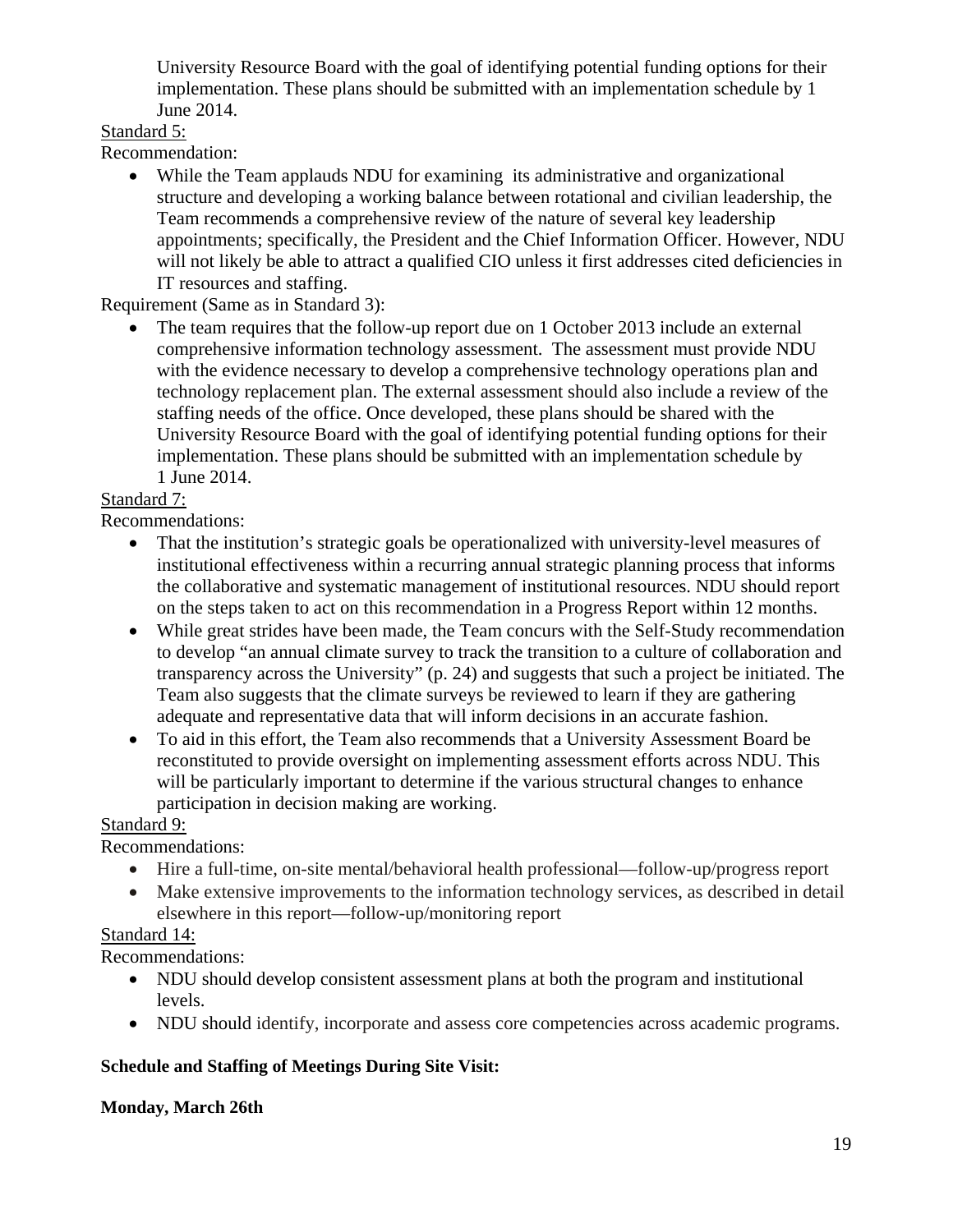NDU Brief: Dr. John Yaeger, Vice President for Academic Affairs; Dr. Brenda Roth, Depty Vice President for Academic Affairs; Dr. R. Joel Farrell, Director, Institutional Research, Planning, and Assessment; Mr. Adam Jungdahl, Institutional Research Associate; Ms. Marie-Teresa Rangel, Institutional Research Associate; Ms. Joycelyn Stevens, Institutional Research Associate; Mr. Larry Johnson, Registrar; Ms. Kelly Hart, Assistant Registrar; CDR Elton C. Parker III, USN Military Assistant to the Vice President for Academic Affairs, Ms. Sherri Weber, Executive Assistant to the Vice President for Academic Affairs; Ms. Dolores Hodge, Academic Affairs Operations Manager

Academic Deans meeting: Dr. Craig Deare, Interim Dean of Academic Affairs at College of International Security Affairs; Harry L. Dorsey, Esq., J.D., Dean of Faculty at Industrial College of the Armed Forces; Dr. Mary S. McCully, Dean of Faculty at Information Resources Management College; Dr. John Ballard, Dean of Faculty at National War College; Professors Bob Antis and Pat Hannum representing Joint Forces Staff College

Self Study Co-Chairs Meeting: Group 1 (Standards 1, 2, 3, 7)- Dr. Mark Montroll & Dr. Dave Tretler; Group 2 (Standards 4, 5, 6)- Professor Erik Kjonnerod & Dr. Thomas Blau; Group 3 (Standards 8, 9, 12)- Ms. Meg Tulloch & Professor William Gerhardt; Group 4 (Standards 10, 11, 13, 14)- Dr. Brenda Roth & Dr. Sebastian Gorka

Faculty & Staff Luncheon Participants: *College of International Security Affairs:* Dr. Sebastian Gorka, Dr. Jennifer Jefferis, Dr. Peter Thompson, Dr. Hassan Abbas*; Industrial College of the Armed Forces:*  Dr. Barbara Corvette; Dr. Andrew Leith; COL Thomas Steffens, USA; LT Courtney Freeman, USN; *Information Resources Management College:* Dr. Mike Donohoe; Dr. John Saunders; Ms. Adrienne Ferguson; LTC Steve Sledge, USA; *National War College:* Dr. Theresa Sabonis-Helf; Mrs. Susan Sherwood; Mr. LaForrest Williams; COL Gregory Schultz, USA; *National Defense University Personnel:* Ms. Julie Arrighetti, NDU Library; Professor Erik Kjonnerod, Center for Applied Strategic Learning; Mr. Don Mosser, Institute for National Security Studies; CAPT Michael Boock, USN, Institute for National Security Ethics and Leadership

Human Resources Directorate meeting (HR Conference Room, teleconference with JFSC): Marcia Miller, Director; Sheila Willis, HR Specialist; Leigh Ann Massey, HR Specialist; John Batdorf, Management Analyst &Manpower Specialist; Shaunta Barnes (JFSC); Edwin Harris (JFSC)

International Student Management Office meeting (Chilcoat Conference Room): John Charlton, Director; Paul Lambert, Executive Assistant

Institutional Research meeting (McNair Room): Office of Institutional Research, Planning, and Assessment: Dr. R. Joel Farrell II, Director; Mr. Adam Jungdahl, Institutional Research Associate; Ms. Marie-Teresa Rangel, Institutional Research Associate; Ms. Joycelyn Stevens, Institutional Research Associate; College of International Security Affairs IR Director: Mr. Mark McGivern; Industrial College of the Armed Forces IR Director: Dr. Thomas Dimieri; Information Resources Management College IR Director: Dr. George Fulda; National War College IR Director: Ms. Susan Sherwood; Joint Forces Staff College representative: Professor Dr. Bob Antis

Resources Management Directorate meeting (HR Conference Room): Jay Helming, Director; John Gardner, Budget Officer

Library Staff meeting (Library Team Room 243): Meg Tulloch, Director; Julie Arrighetti, Chief, Division Research and Information Services; Pat Alderman, Chief, Technical Services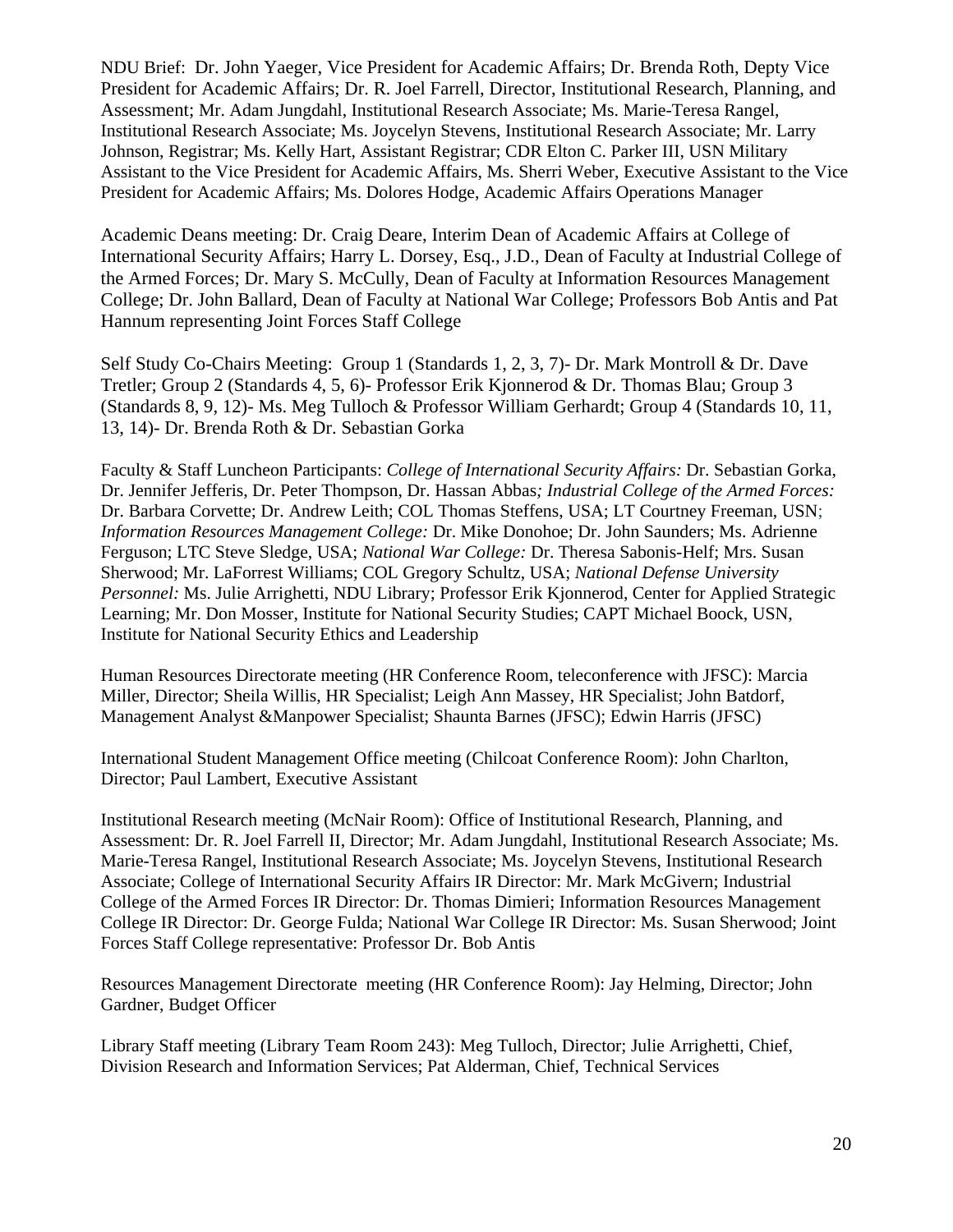Chief of Staff/Secretariat meeting (Chief Cannon's Office): Mike Cannon, Chief of Staff and Administration; COL Brad Booth, USA Deputy COSA

Admissions & Registration Personnel meeting (McNair Room): Larry Johnson, Registrar; Kelly Hart, Asst Registrar; Marcia Miller, Director of HR; LTC Carol Moss, USA, Chief of Military Personnel; Msgt Tina Smith, USAF, Air Force Service Rep; SSG Sandra Sykes, USA, Army Service Rep; SSG Abner Mangapit, USN, Sea Service Rep; MSG Denise Love, USA, Military Personnel; Sheila DeTurk, Director of Student Services, CISA; Dr. George Fulda, Director of Institutional Research, IRMC

Deans of Students/Health & Fitness/Chaplain meeting (McNair Room): Russ Quirici, Dean of Students at Information Resources Management College; Skeets Meyer, Dean of Students at College of International Security Affairs; Frank Pagano, Dean of Students at Industrial College of the Armed Forces; Mark Pizzo, Dean of Students at National War College; Tony Spinosa, Health & Fitness Director; COL Kenneth Sampson, USA, Chaplain

Facilities/Engineering meeting (Library Team Room 243): Chuck Fanshaw, Director of Engineering

Information Technology Directorate meeting (ITD Conference Room): COL Joe Adams, USA, Director ITD/Chief Information Officer

#### **Branch Campus visit to Joint Forces Staff College:**

Faculty meeting: *JAWS Faculty*: Dr. Dickson; Col Torres; COL Purvis; CAPT Guiliani; Mr. Roemmich; Lt Col Dooley; *JC2IOS Faculty*: Lt. Col Reiling; JCWS Faculty: Mr. McCauley; *AJPME Faculty:* Lt. Col Powell

Strategic Discussions Session: Maj Gen Joe Ward, USAF, Commandant; Dr. Bryon Greenwald, Academic Dean; Joseph Jerauld, Director, JCWS; Fred Kienle, Curriculum Coordinator, JCWS; Jeff Waechter, Director, JCDES; Dan Goodman, Faculty & Staff Development; Carmine Cicalese, Director, JC2IOS; Bruce Miller, Director, JAWS; David DiOrio, JFSC Chief of Staff; Ken Pisel, Associate Dean AA; Gail Nicula, Chief, Library Division; Thomas Falconer, Chief, Operations; Tammi Dulaney, Deputy Chief of Protocol; Shirley Wallace-Brown, Chief, Student Admin & Reg; Elmer L Buard, Chief, Information Tech Div; Stephanie Zedlar, Chief, Inst. Research, Assessment & Accreditation

JAWS Student meeting: JAWS Students: Lt Col Hansen, CDR Carlson, Lt Col Baggett, Lt Col Williamson, Lt Col Brown, Mr. Morris, Lt Col Anderson

Lunch Participants: Joe Ward, Commandant; Bryon Greenwald, Academic Dean; Joseph Jerauld, Director, JCWS; Jeff Waechter, Director, JCDES; Carmine Cicalese, Director, JC2IOS; Bruce Miller, Director, JAWS; David DiOrio, JFSC Chief of Staff; Stephanie Zedlar, Chief, Inst. Research, Assessment & Accreditation; Dr. Dickson, JAWS faculty; Lt. Col Reiling, JC2IOS faculty; Mr. McCauley, JCWS faculty; Lt. Col Powell, AJPME faculty; Lt. Col Mike Zinno, JAWS student

Conversation with Shirley Wallace-Brown, Chief, Student Admin and Registrar regarding the international student support

Conversation with Jeff Waechter, Director JCDES regarding distance learning

#### **Tuesday March 27th**

Team Meeting with Small Group of Faculty- National War College: Dr. Dave Tretler and Dr. Mike Mazaar; Information Resources Management College: Dr. John Hurley and Dr. Russ Mattern; College of International Security Affairs: Dr. Jennifer Jefferis and Dr. Peter Thompson; Industrial College of the